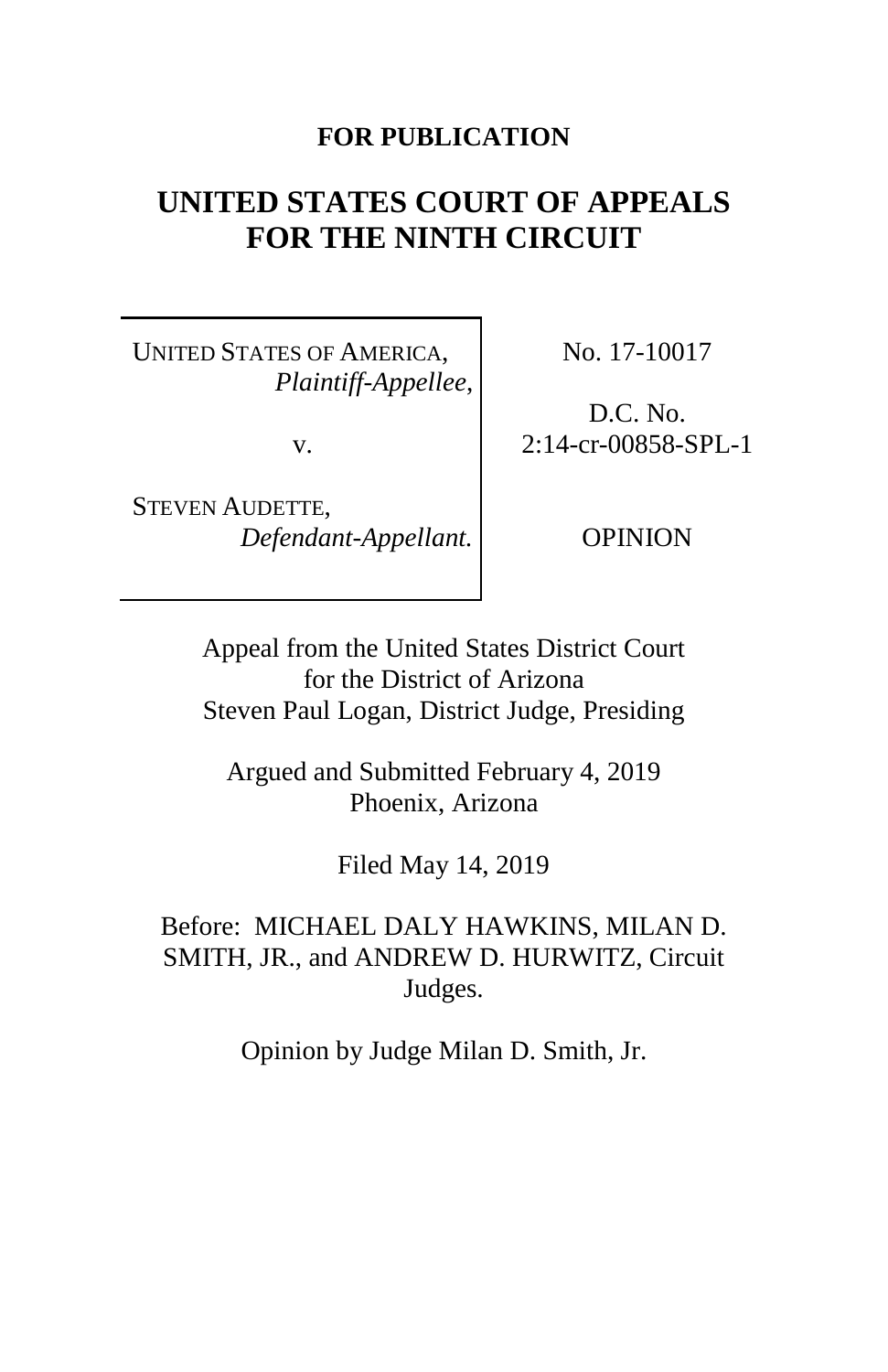# **SUMMARY[\\*](#page-1-0)**

#### **Criminal Law**

The panel affirmed the defendant's convictions as to 81 counts, reversed his convictions as to 10 counts, and remanded for sentencing on an open record, in a case in which the defendant fraudulently obtained millions of dollars from victims by telling them that he needed to pay CIA and FBI agents to protect him and his family from the Mafia, and by promising that he would pay them back after he inherited millions from an organized-crime figure.

The panel held that the district court did not clearly err when it found that the defendant's waiver of counsel was unequivocal, that the district court did not err in concluding that the defendant knowingly and intelligently waived his right to counsel, and that the district court did not err by failing to conduct a second *Faretta* hearing after the defendant filed a motion requesting "a new counsel advisor."

The panel rejected the defendant's contention that the district court erred under *Indiana v. Edwards*, 554 U.S. 164 (2008), in concluding that the defendant was competent to represent himself. The panel explained that the fact the defendant presented an unorthodox and ultimately unsuccessful defense does not warrant finding that he could not represent himself.

The panel held that even if the district court's admission of an agent's testimony about statements made to him by the

 $\overline{a}$ 

<span id="page-1-0"></span>**<sup>\*</sup>** This summary constitutes no part of the opinion of the court. It has been prepared by court staff for the convenience of the reader.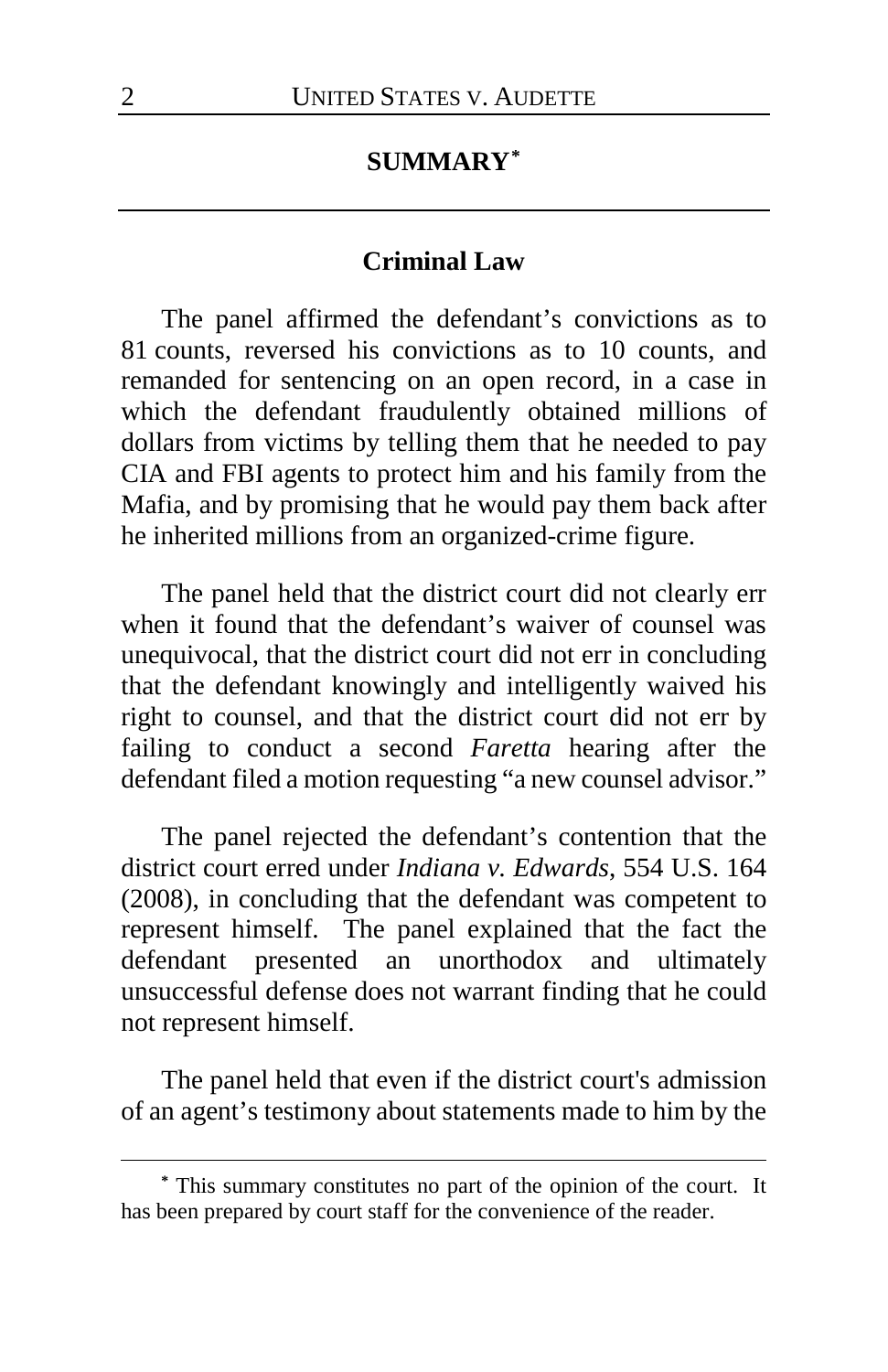defendant's wife and stepdaughter violated the Confrontation Clause, any error was harmless.

The government agreed with the defendant that the district court erred in denying his motion for judgment of acquittal on 10 counts due to insufficiency of the evidence. The panel accordingly reversed the convictions for those counts and remanded with instructions that the district court enter a judgment of acquittal on those counts.

As to the defendant's allegations of three instances of prosecutorial misconduct during trial, the panel held that there was no plain error that affected the defendant's substantial rights.

The panel held that the district court did not abuse its discretion by not granting the defendant a continuance.

Rejecting the defendant's contention that the cumulative effect of three errors warrants reversal, the panel noted that the defendant did not demonstrate that the district court committed any error.

The panel held that the district court did not err by declining to construe the defendant's motions for mistrial as motions for a new trial, and did not abuse its discretion when it denied the motions.

### **COUNSEL**

Elizabeth J. Kruschek (argued), Assistant Federal Public Defender; Jon M. Sands, Federal Public Defender; Office of the Federal Public Defender, Phoenix, Arizona; for Defendant-Appellant.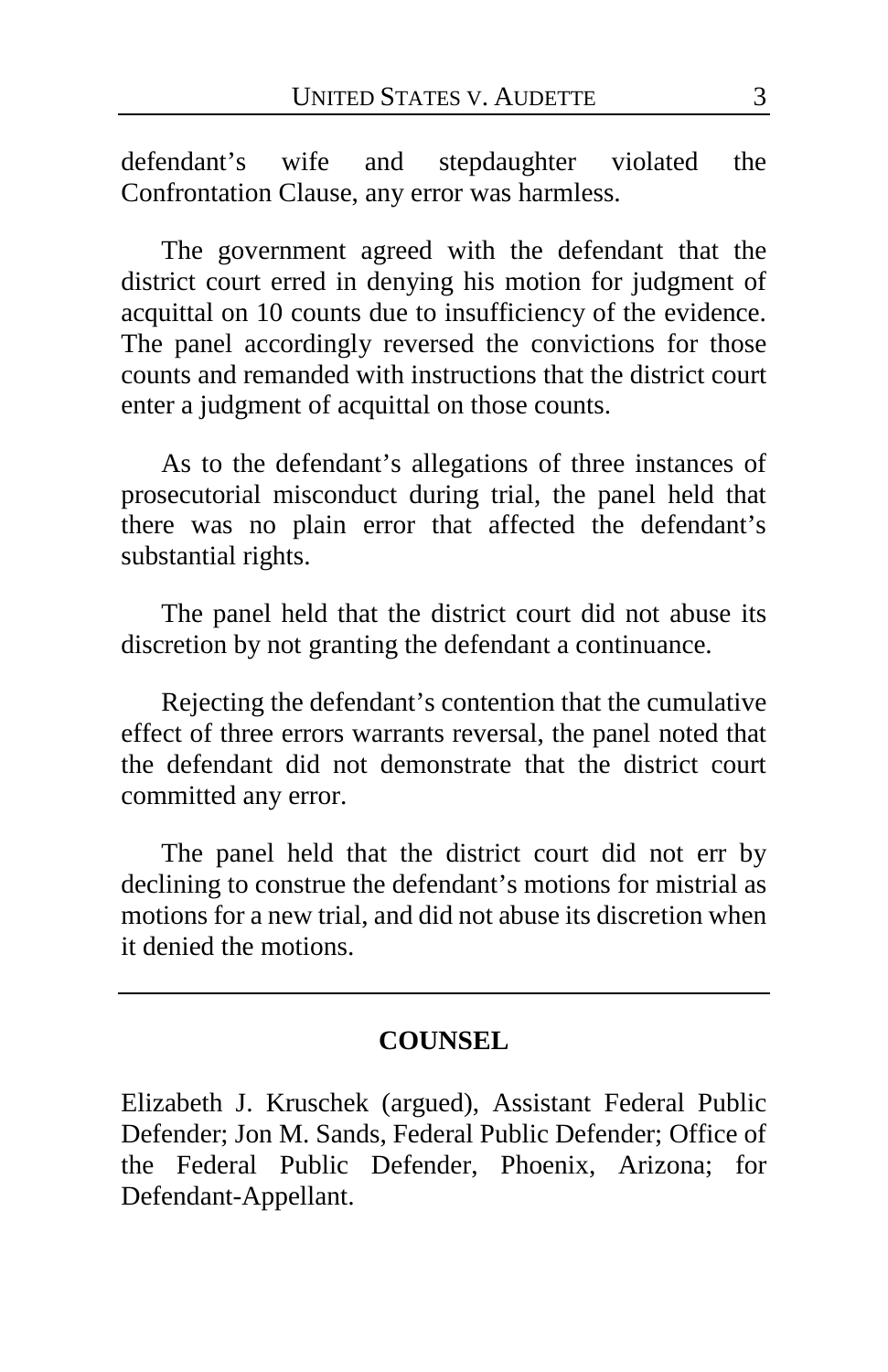Rachel C. Hernandez (argued), Assistant United States Attorney; Krissa M. Lanham, Deputy Appellate Chief; Elizabeth A. Strange, First Assistant United States Attorney; United States Attorney's Office, Phoenix, Arizona; for Plaintiff-Appellee.

#### **OPINION**

M. SMITH, Circuit Judge:

Between the early 1990s and 2003, Steven Audette obtained millions of dollars from victims by telling them that he needed to pay CIA and FBI agents to protect him and his family from the Mafia. Audette promised that he would pay the victims back in due time—he was, after all, a purported relative of Lucky Luciano,**[1](#page-3-0)** and slated to inherit millions of dollars any day. But if they refused to pay, the consequences were dire: Audette and his family would be killed, and the victims would be kidnapped, tortured, murdered, and mutilated.

As it turned out, the Mafia was not after Audette, and he was not related to Luciano. After a trial in which Audette represented himself, a jury found Audette guilty of 90 counts of wire fraud and one count of conspiracy to commit wire fraud. He was sentenced to 240 months in prison. On appeal, Audette argues that: (1) his waiver of counsel was invalid; (2) he was not competent to represent himself; (3) he

 $\overline{a}$ 

<span id="page-3-0"></span>**<sup>1</sup>** A 20th century organized crime figure, Luciano acquired enormous wealth through, among other things, sales of stolen property and bootleg alcohol, narcotics trafficking, and prostitution. *See generally* Christian Cipollini, *Lucky Luciano: Mysterious Tales of a Gangland Legend* (2014).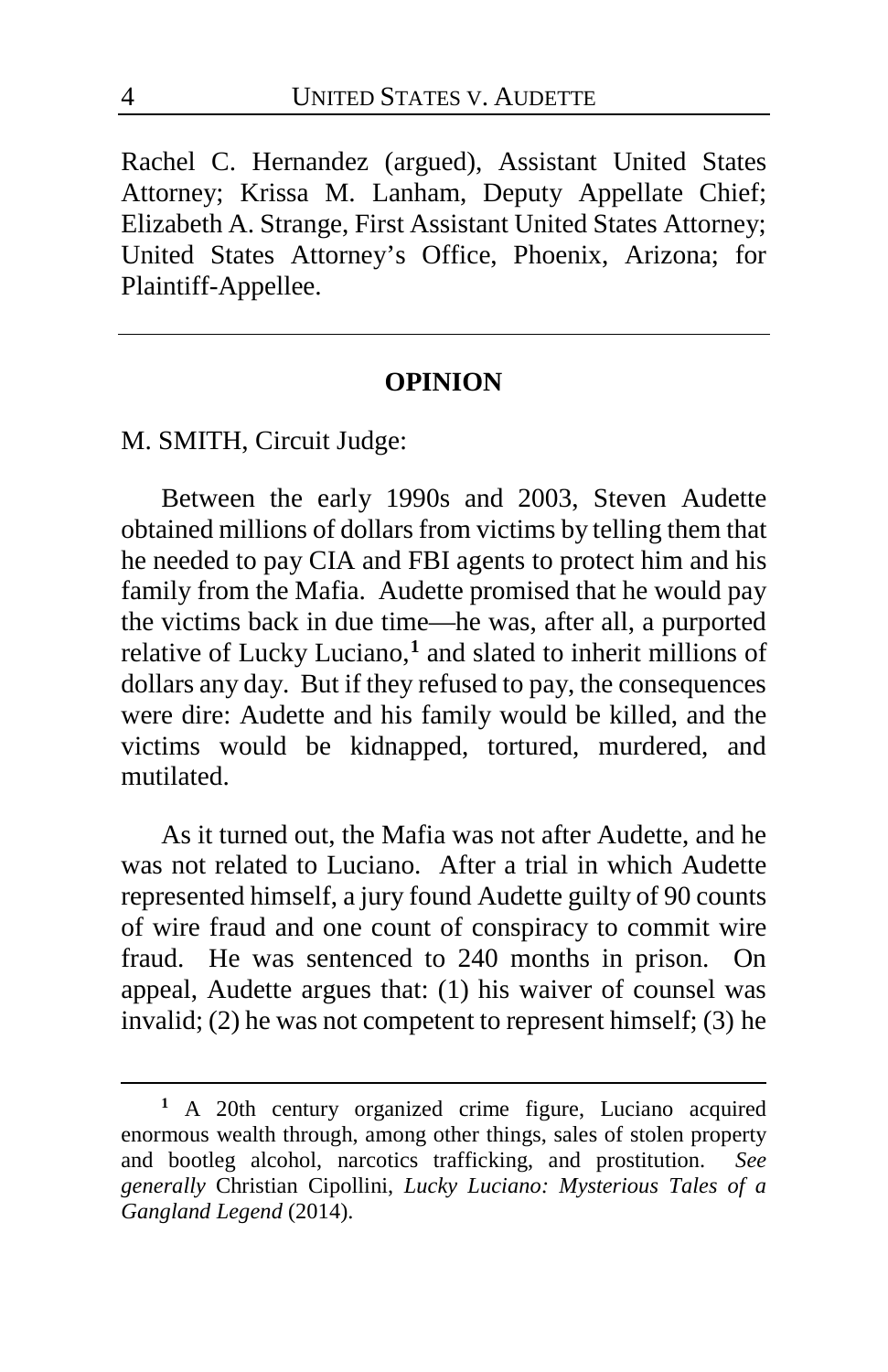was denied his Sixth Amendment right to confront the witnesses against him; (4) insufficient evidence supported his conviction for ten of the fraud counts; (5) the government committed misconduct during trial; (6) the district court erred by not granting him a continuance; (7) his trial suffered from cumulative error; and (8) the district court erred in denying his post-trial motions. Audette also argues that his sentence was procedurally and substantively unreasonable.

We affirm in part and reverse in part Audette's conviction, vacate his sentence, and remand the case for resentencing on an open record.**[2](#page-4-0)**

# **FACTUAL AND PROCEDURAL BACKGROUND**

Audette was indicted for 90 counts of wire fraud, in violation of 18 U.S.C. § 1343, and one count of conspiracy to commit wire fraud, in violation of 18 U.S.C. § 1349. At Audette's arraignment, Brian Borrelli was assigned to represent him.

## **I. Psychological Evaluations**

 $\overline{a}$ 

The district court ordered that Audette undergo a psychological evaluation. That evaluation established that Audette was not competent to stand trial. The evaluation report stated that Audette's behavior "strongly suggests the presence of a delusional disorder" and that Audette "exhibits borderline personality traits." As a result, the district court ordered Audette to remain in custody for hospitalization and psychiatric treatment.

<span id="page-4-0"></span>**<sup>2</sup>** We have ordered Audette's Excerpts of Record Volume Seven, filed under seal, be unsealed for the purpose of addressing Audette's arguments about his competency to represent himself.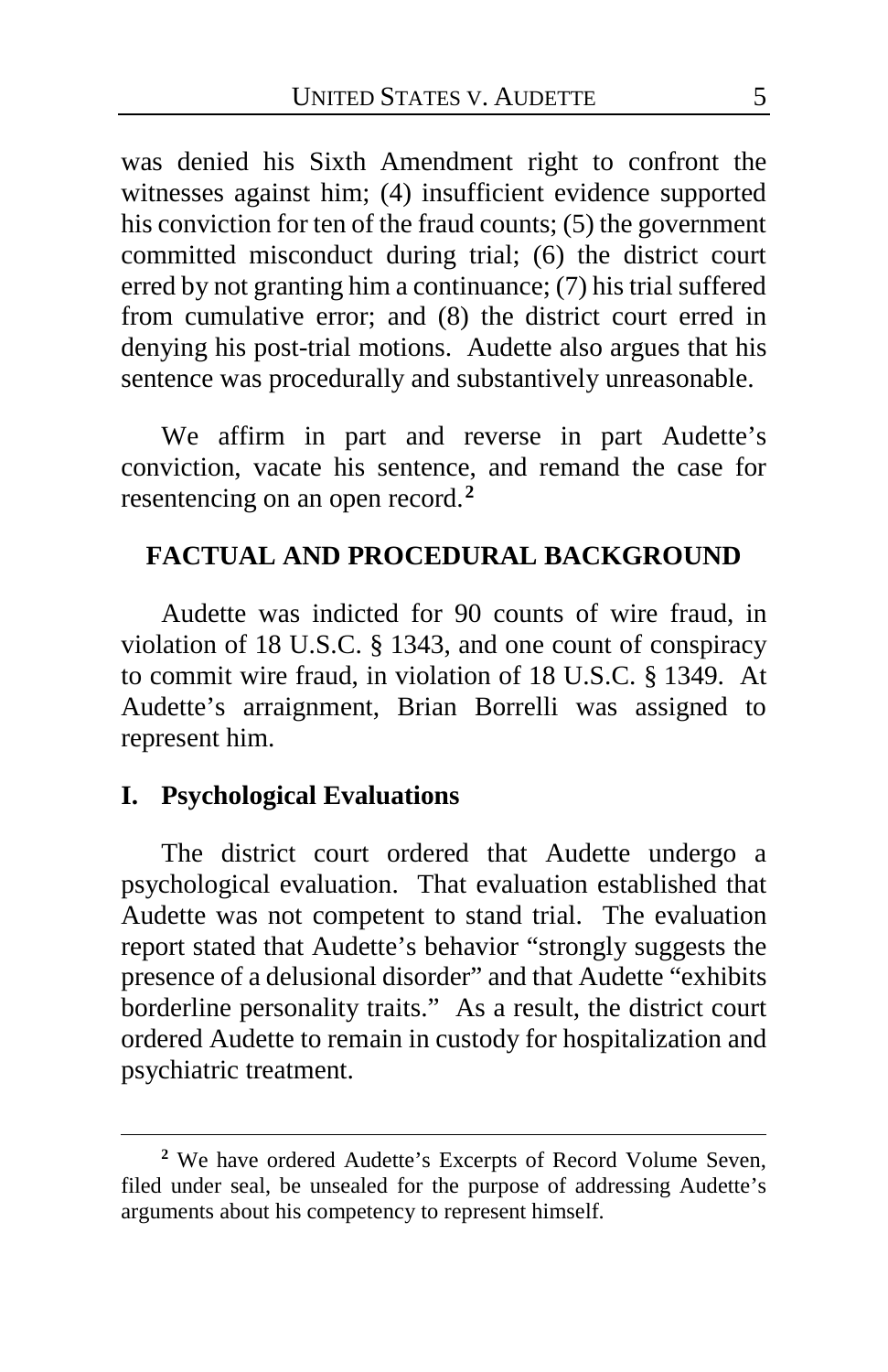A few months later, a federal medical center issued a Certificate of Restoration of Competency to Stand Trial, certifying that Audette "is able to understand the nature and consequences of the proceedings against him and to assist properly in his own defense." An evaluation report that accompanied the Certificate stated that Audette likely suffered from malingering and exhibited traits of Antisocial Personality Disorder and Narcissistic Personality Disorder. Despite that condition, however, Audette was competent to stand trial because he "expressed a thorough understanding of the specifics of his charges" and "demonstrated adequate rational ability to consider potential legal options at trial."

The district court, with no objection from either party, found Audette competent to stand trial.

#### **II.** *Faretta* **Hearing**

 $\overline{a}$ 

When proceedings continued, Audette several times moved for new counsel. The district court denied those motions.

Borrelli then filed a motion stating that Audette wished to represent himself. The next day, the court held a *Faretta* hearing to consider that motion.**[3](#page-5-0)** The court asked Audette whether he had read the indictment; Audette said that he had. The court asked Audette whether he understood the charges against him; Audette responded that he did. The court asked Audette whether he was aware of the maximum penalties for each of the charges against him; Audette said he understood

<span id="page-5-0"></span>**<sup>3</sup>** "Once a defendant makes an unequivocal request to proceed pro se, the court must hold a hearing—commonly known as a *Faretta* hearing—to determine whether the defendant is knowingly and intelligently forgoing his right to appointed counsel." *United States v. Farias*, 618 F.3d 1049, 1051–52 (9th Cir. 2010).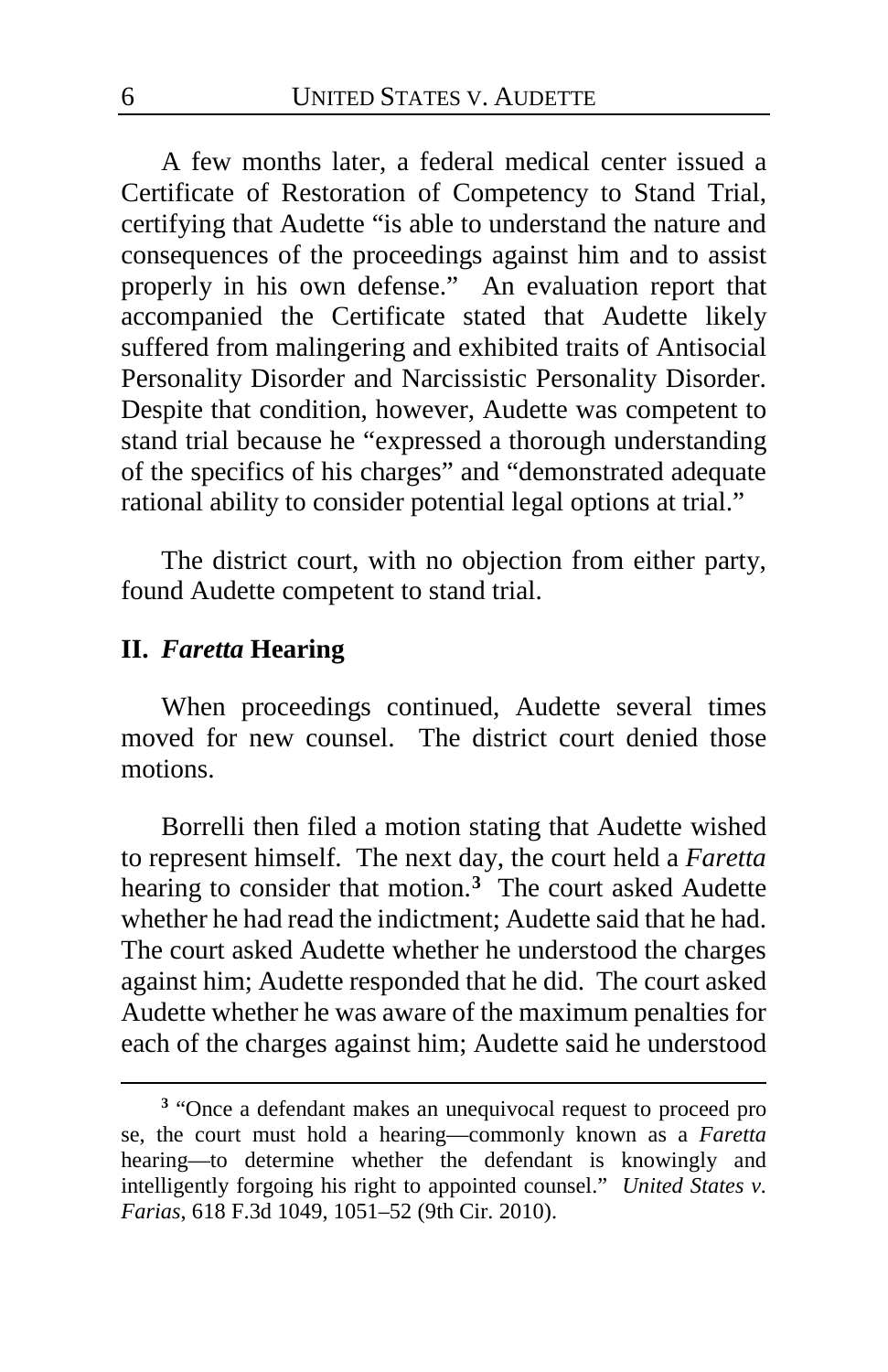those too. The court asked several questions about Audette's familiarity with legal rules and procedure, and Audette represented that he either knew of the rules or could learn them. The court also gave Audette some advice: "[I]n my opinion . . . you would be better defended by a trained lawyer such as Mr. Borrelli. And I highly recommend that you continue on with Mr. Borrelli. And I think it wouldn't be wise if you tried to represent yourself."

Following that colloquy, the court asked Audette whether he still wished to represent himself. Audette responded:

> It's my wish—I mean, I want Mr. Borrelli to represent me. Okay? Mr. Borrelli's a trained attorney, and I understand that. . . . if there's any way that I can have Mr. Borrelli represent me, but I can also get the truth out about what happened, that's what I want. I want to tell my story without interruption.

Audette admitted that he was "scared to death to represent myself . . . because I know that I don't stand a chance against the prosecution."

The court said that it was "somewhat confused" by Audette's answer. Audette responded that he wanted to represent himself but, after hearing the court's questions, found the task "daunting." Audette said that "if I could work with Mr. Borrelli, get the truth out and come to some common ground where, you know, he could present what he feels is important, I could present what I feel is important, I'd much rather have a trained attorney. . . . there's no question about it." The court reminded Audette that "Mr. Borrelli has already indicated to the [c]ourt that it's not his plan to pursue some of the things that you would like him to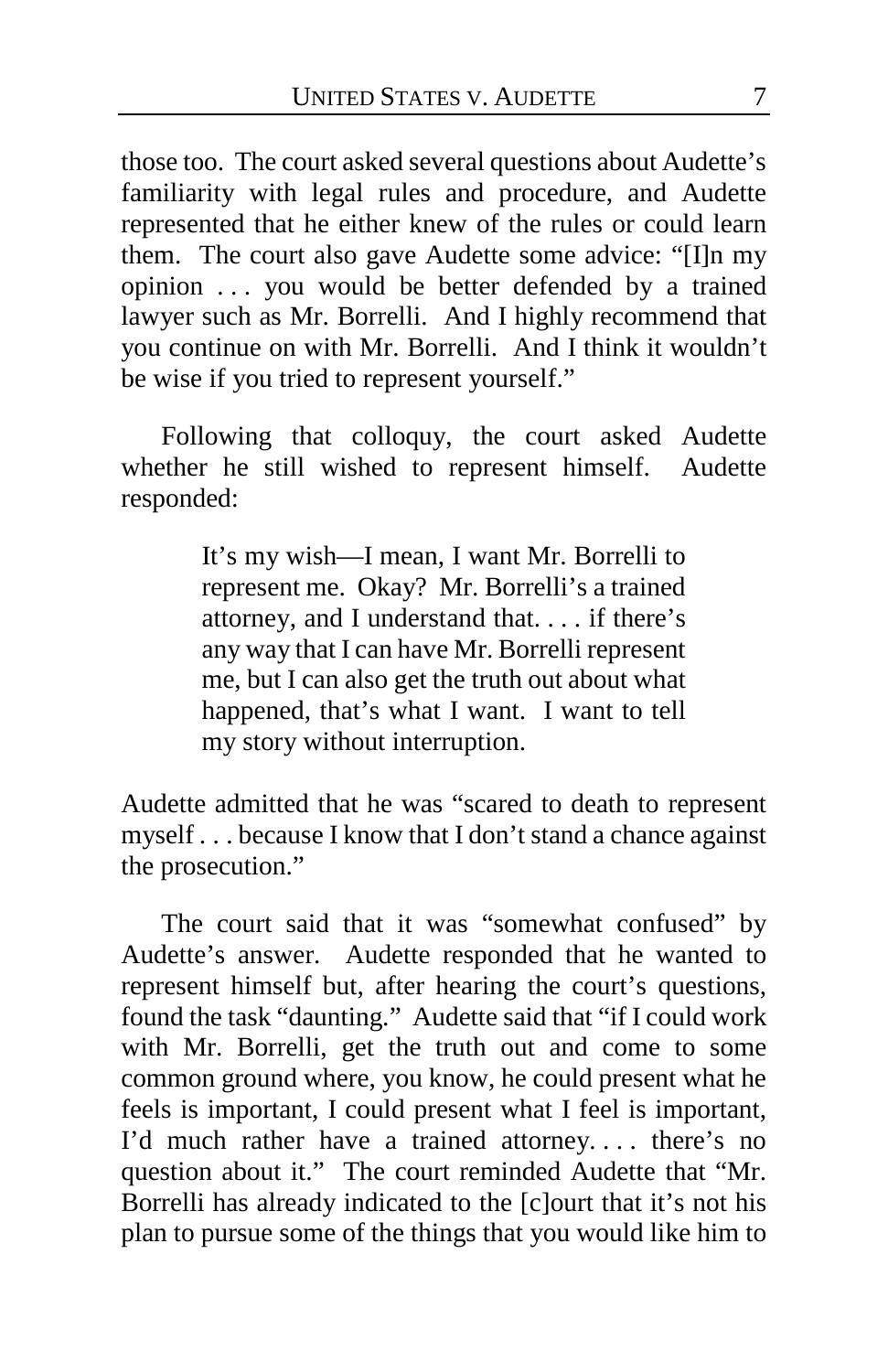pursue." The court offered to appoint Borrelli as advisory counsel, a role in which he could "assist [Audette] with the case." The court made clear, however, that "ultimately[,] all the decision making will fall on [Audette]." The court again asked Audette whether he wished to represent himself.

Audette asked to speak with Borrelli. After a fiveminute conversation, the court reconvened. The court asked Audette: "Is it your wish to represent yourself pro se?" Audette responded: "Yes, sir, it is." The court granted Audette's motion for self-representation and appointed Borrelli as advisory counsel.

### **III. Trial**

Shawn Warwick, Audette's friend from chiropractic school, testified that Audette called him in the early 1990s to ask for a loan of \$400. Warwick sent Audette the money. But that was far from the end of it: Warwick soon began receiving weekly calls from Audette asking for more money. Warwick continued sending money to Audette and, at Audette's direction, to members of Audette's family. Audette later told Warwick that he needed the money because "he was actually running from the Mob." Audette said that he was working with the CIA and FBI and needed the money to fund his protection from members of the Mafia who were after him and his family. Audette soon began threatening Warwick, telling him that if he did not send Audette money, Warwick's family would be killed. Besides sending Audette money, Warwick paid for Audette's moving expenses several times after Audette told him that the Mafia had discovered his location.

When Warwick ran out of money, he asked one of his patients, Louise Moore, if she too would pay Audette. Moore initially hesitated but, soon enough, sent \$10,000 to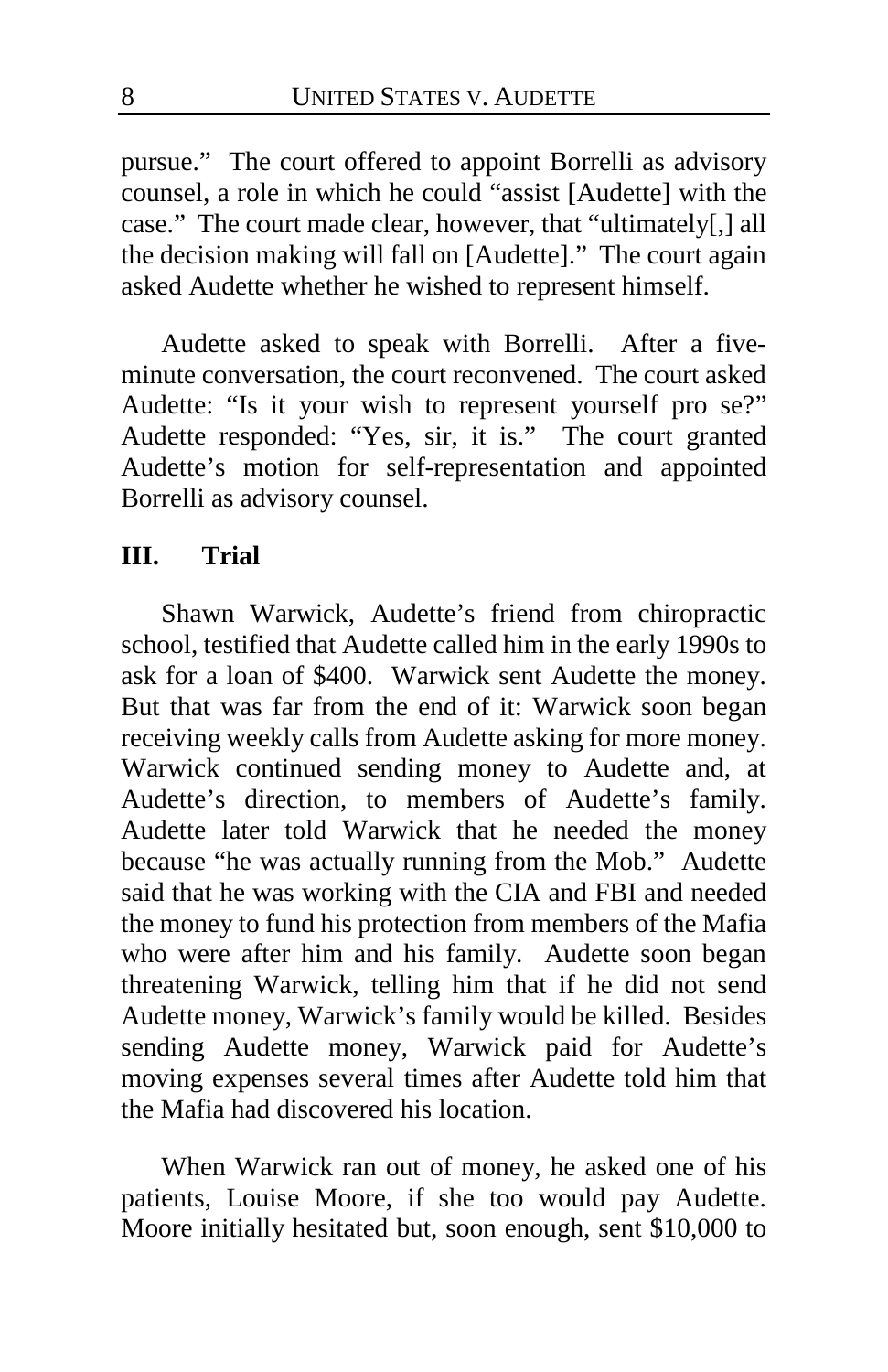Audette. Audette began communicating directly with Moore and repeated his claims about his family's run from the Mafia. Audette also threatened Moore, telling her that, if she didn't send him money, "[her] daughter and [Moore] would go to prison  $\dots$  [they] would be snatched away  $\dots$  [they] would probably have [a] home invasion," and that her grandchildren "would be taken from [her and] first raped" before being "sold into sexual slavery." Before Audette was arrested, Moore's daughter also fell victim to his fraudulent scheme.

After the government put on its case, Audette moved for a directed verdict under Federal Rule of Criminal Procedure 29**.** The court denied the motion.

Audette then presented his case. He testified that members of the Mafia had tried to recruit him because he was Luciano's grandson. When Audette refused, the mobsters told him that they would "kill [him] and [his] family." As a result, Audette and his family went on the run and sought protection from CIA and FBI agents, who promised that they could "end this case for [Audette]" if he paid them. Audette admitted to taking money from the victims, but testified that he did so only under orders from federal agents. He also testified that he always intended to pay back the victims.

After testifying, Audette told the court that he had subpoenaed three witnesses: (1) his sister; (2) his stepdaughter; and (3) his son. The court told Audette that it "want[ed] to make sure you have everything you need to adequately defend yourself so I'll give you whatever time you need." The court continued the case for four days to give time for Audette's witnesses to be served and appear.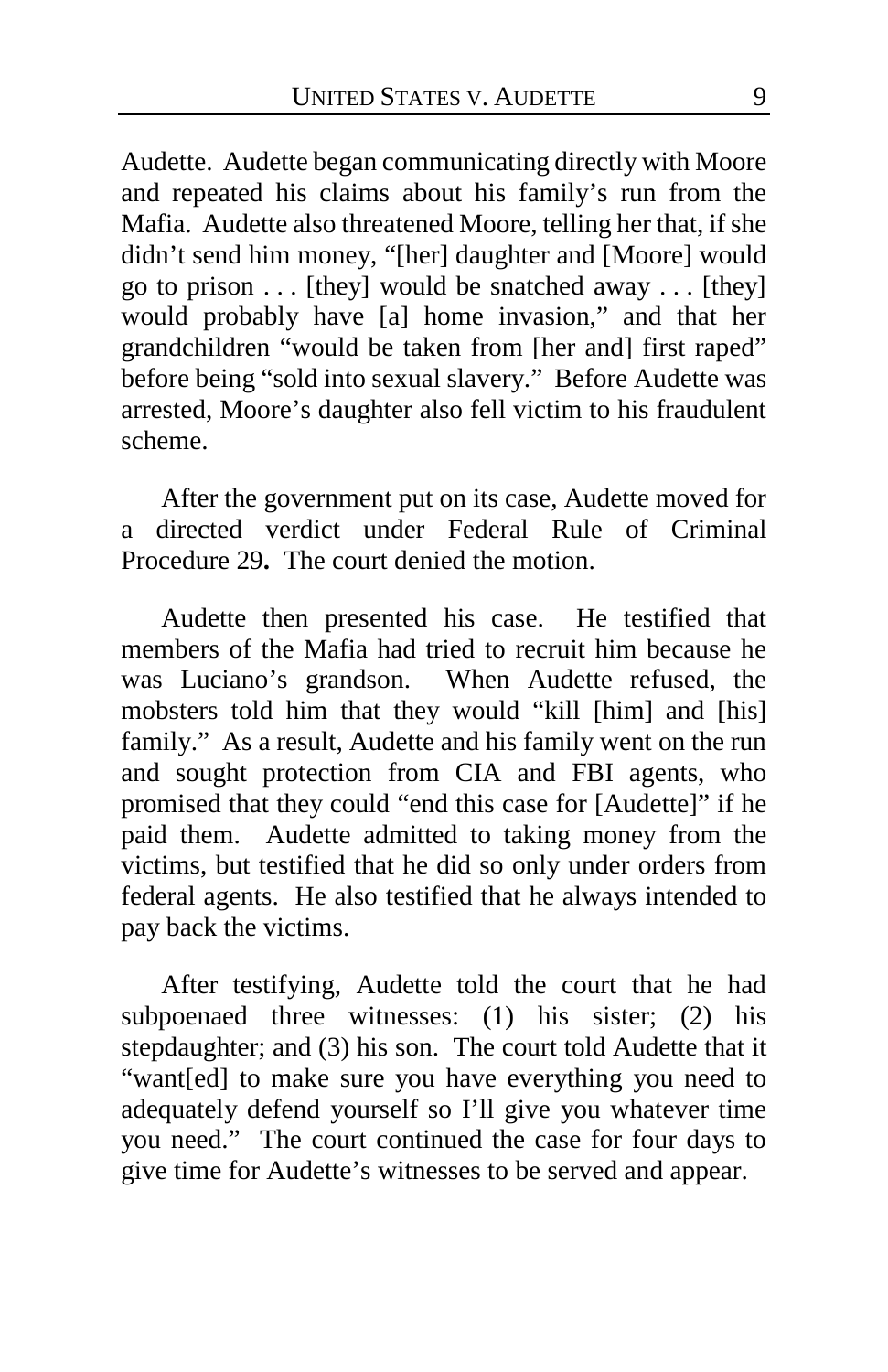On the day that the trial resumed, Audette learned that, although his sister and stepdaughter were present, his son could not travel to court because he had neither a social security number nor "identification of any kind." Audette called his sister and stepdaughter to the stand. After they testified, the defense rested.

After less than 90 minutes of deliberation, the jury found Audette guilty of all 91 counts.

#### **IV. Post-Trial Motions**

Audette filed several post-trial motions styled as motions for mistrial. The district court construed them as motions for judgment of acquittal and denied them.

### **V. Sentencing**

 $\overline{a}$ 

The presentence investigation report (PSR), using the 2012 U.S. Sentencing Guidelines Manual (the Guidelines), calculated Audette's total offense level as 27. Audette and the government both objected to the PSR.**[4](#page-9-0)** The court sustained all of the government's objections to Audette's offense level calculation and overruled all of Audette's objections. The court found an offense level of 37 (including enhancements), which made Audette's Guidelines sentence range 210–262 months in prison. The court sentenced Audette to 240 months in prison on each of the 91 counts, each sentence to run concurrently.

<span id="page-9-0"></span>**<sup>4</sup>** Audette had been appointed sentencing counsel, who also filed objections and responses to the government's responses to the PSR.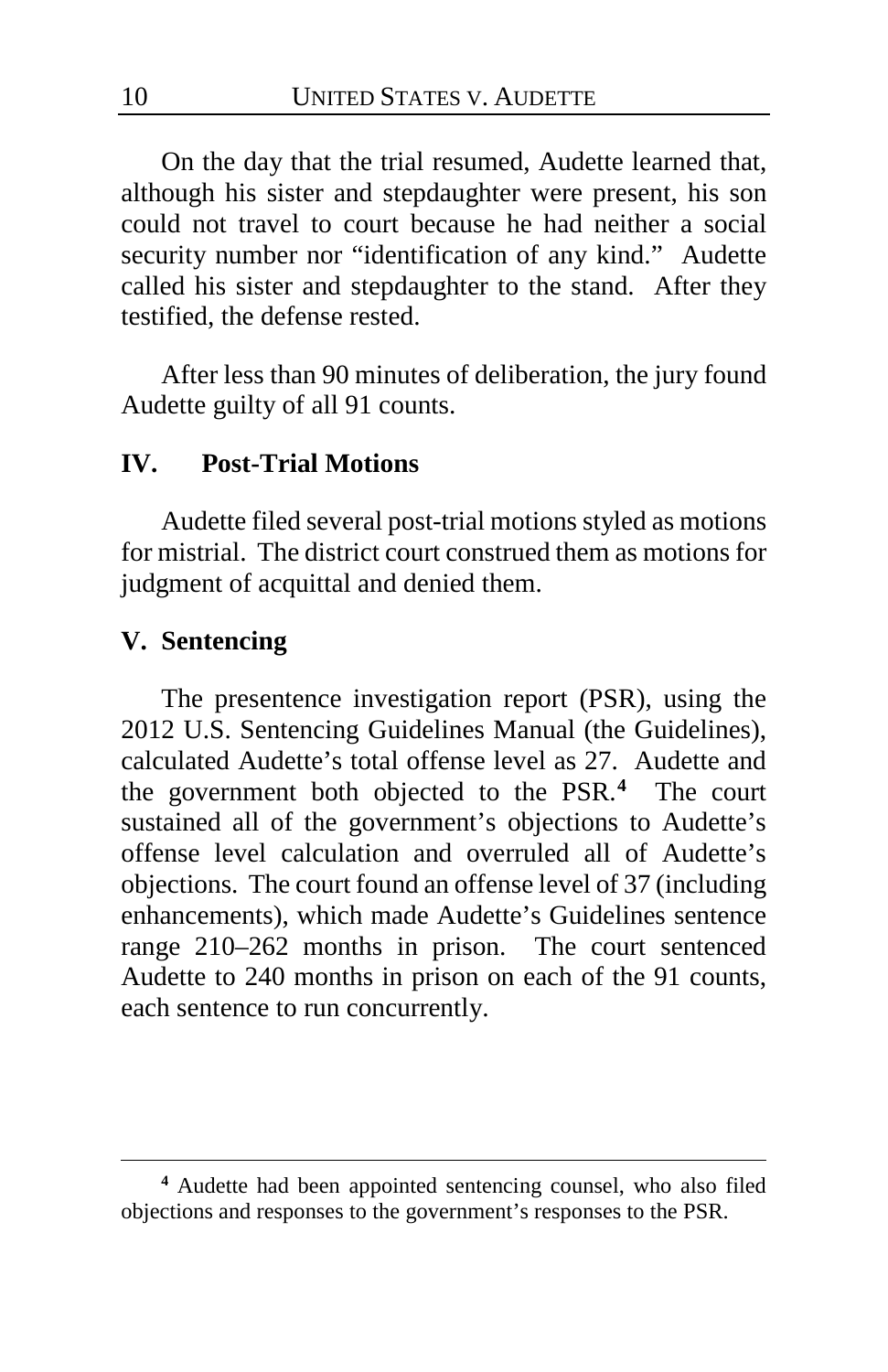### **ANALYSIS**

#### **I. Waiver of Counsel**

The Sixth Amendment "guarantees a [criminal] defendant a right to counsel but also allows him to waive this right and to represent himself *without* counsel." *United States v. Erskine*, 355 F.3d 1161, 1167 (9th Cir. 2004) (citing *Faretta v. California*, 422 U.S. 806, 820 (1975)). To successfully invoke the right of self-representation, a defendant's waiver of counsel must be "timely, not for the purposes of delay, unequivocal, and knowing and intelligent." *Id.*

We review the validity of a *Faretta* waiver, a mixed question of law and fact, de novo. *United States v. Lopez-Osuna*, 242 F.3d 1191, 1198 (9th Cir. 2000). A district court's finding that a defendant's waiver was unequivocal is a finding of fact reviewed for clear error. *United States v. Marks*, 530 F.3d 799, 816 (9th Cir. 2008).

Audette contends that his waiver of counsel was invalid for three reasons. First, he argues that his waiver was not unequivocal. Second, he argues that his waiver was not knowing and intelligent. Third, he faults the district court for not renewing its inquiry into his request to represent himself. We address each argument in turn.

#### **A. Unequivocal**

For a defendant's request to be unequivocal, the "defendant must make an explicit choice between exercising the right to counsel and the right to self-representation so that a court may be reasonably certain that the defendant wishes to represent himself." *United States v. Arlt*, 41 F.3d 516, 519 (9th Cir. 1994).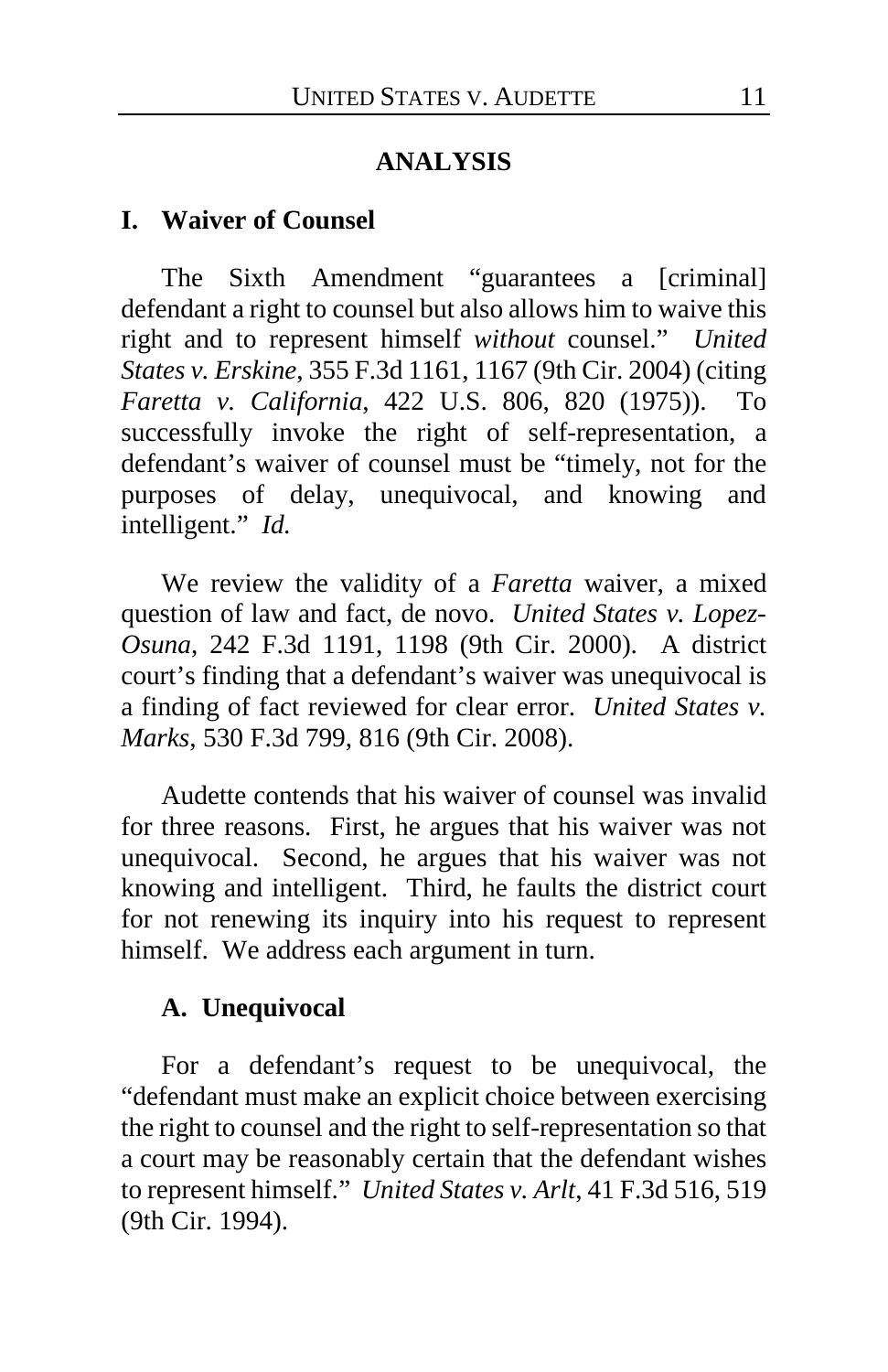Relying on our decision in *United States v. Kienenberger*, 13 F.3d 1354 (9th Cir. 1994), Audette contends that the district court's statement that it could "appoint Mr. Borrelli as standby advisory counsel" for Audette rendered his waiver equivocal.

*Kienenberger*, however, does not support the weight that Audette places on it. There, we held the defendant's waiver to be equivocal because "on numerous occasions," he accompanied his requests for self-representation with "insistence that the court appoint 'advisory' or 'standby' counsel to assist him on procedural matters." *Id.* at 1356. Here, Audette did not make such requests; it was the court that offered to appoint Borrelli as standby counsel, while making it clear that, "ultimately[,] all the decision making will fall on [Audette]." Most importantly, when Audette stated that he wished to represent himself, he did not mention advisory counsel. Accordingly, Audette's waiver was not equivocal under *Kienenberger*.

Audette also argues that his waiver was equivocal because of what he said at the *Faretta* hearing before stating that he wished to represent himself. Audette told the court that he "want[ed] Mr. Borrelli to represent [him] . . . I'm scared to death to represent myself, in all honesty, I'm scared to death because I know that I don't stand a chance against the prosecution." A few seconds later, he told the court that "when I heard you go over all the things I need to know to adequately defend myself . . . it's daunting. . . . I don't want to go toe to toe with the prosecution. That's like me going up against Mike Tyson in a boxing match."

Standing alone, such statements might make a waiver of counsel equivocal. *See Mendez-Sanchez*, 563 F.3d 935, 946 (9th Cir. 2009). But after making those statements, Audette told the district court: "Yes, sir, it is" in response to whether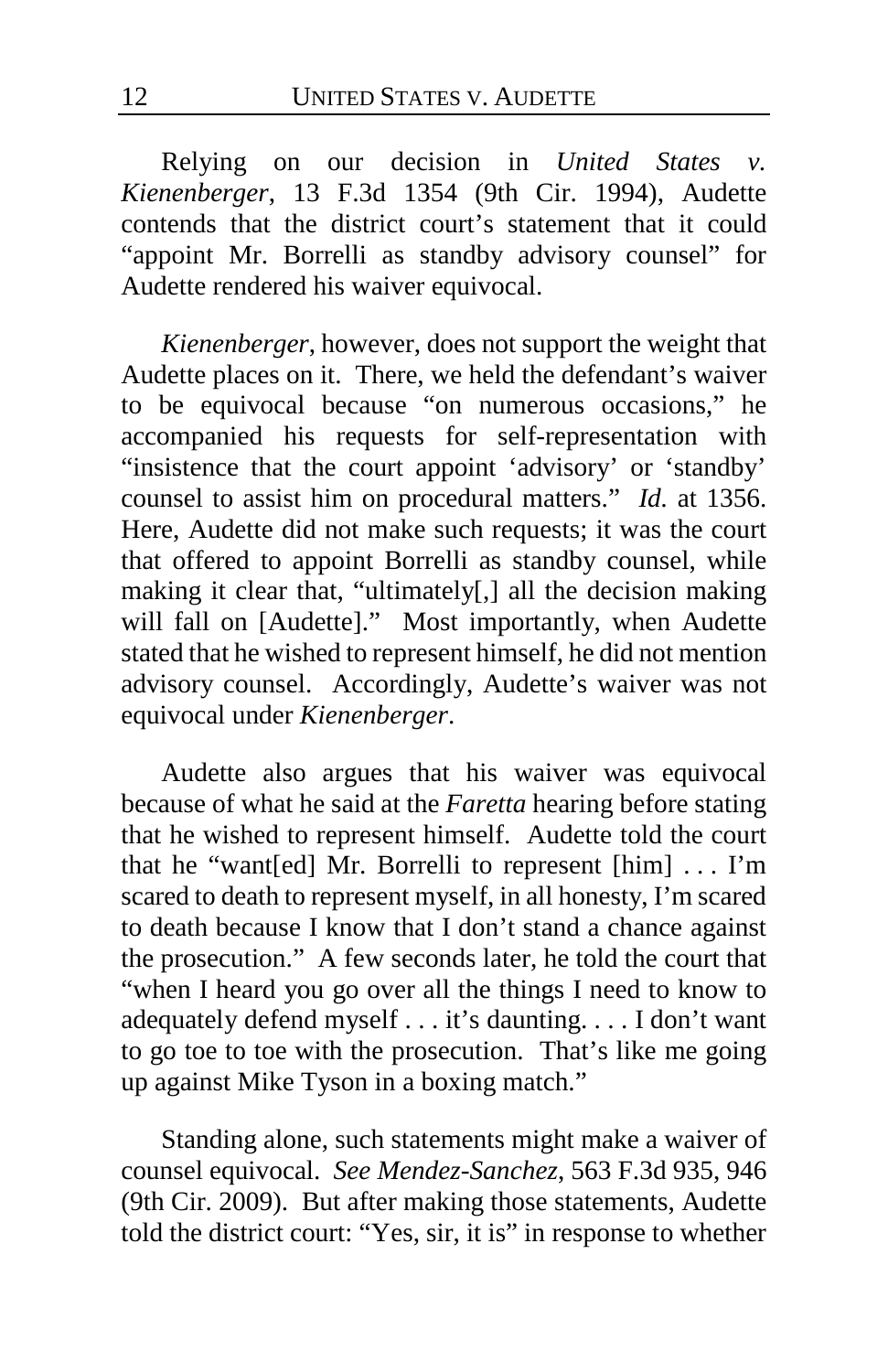"it [is] your wish to represent yourself pro se?" That statement was not an "impulsive response" to the court's question—Audette took five minutes to deliberate with Borrelli before responding to the court's question. *Cf. Jackson v. Ylst*, 921 F.2d 882, 888 (9th Cir. 1990). Accordingly, Audette "appears to have given the issue serious thought," which supports our conclusion that Audette's waiver of counsel was unequivocal. *United States v. Robinson*, 913 F.2d 712, 714 (9th Cir. 1990).

We have previously rejected, and now reject again, Audette's suggestion that his equivocal statements earlier in the hearing tainted his final, unequivocal waiver of counsel. *See, e.g.*, *United States v. Berthold*, 953 F.2d 1388 (9th Cir. 1992) (table) (defendant's waiver was not equivocal simply because he "periodically vacillate[d] about his desire to proceed pro se"). Whether to waive the right to counsel is an important decision that has serious ramifications for a defendant's trial. Indeed, the very purpose of a *Faretta* hearing is to ensure that a defendant is "made aware of the dangers and disadvantages of self-representation" before choosing to do so. 422 U.S. at 835. Audette's expressions of trepidation demonstrate that he understood and grappled with the difficult decision. *See Tamplin v. Muniz*, 894 F.3d 1076, 1085 (9th Cir. 2018) ("A defendant's choice to represent himself necessarily entails a weighing of pros and cons."). That is precisely what should have happened.

Cognizant of the ramifications of the decision, Audette admittedly hesitated at first to waive his right to counsel. But after engaging in a colloquy with the court, thinking about the decision for some time, and consulting with Borrelli, Audette unequivocally stated that he wished to represent himself. Accordingly, the district court did not clearly err when it found that Audette's waiver was unequivocal.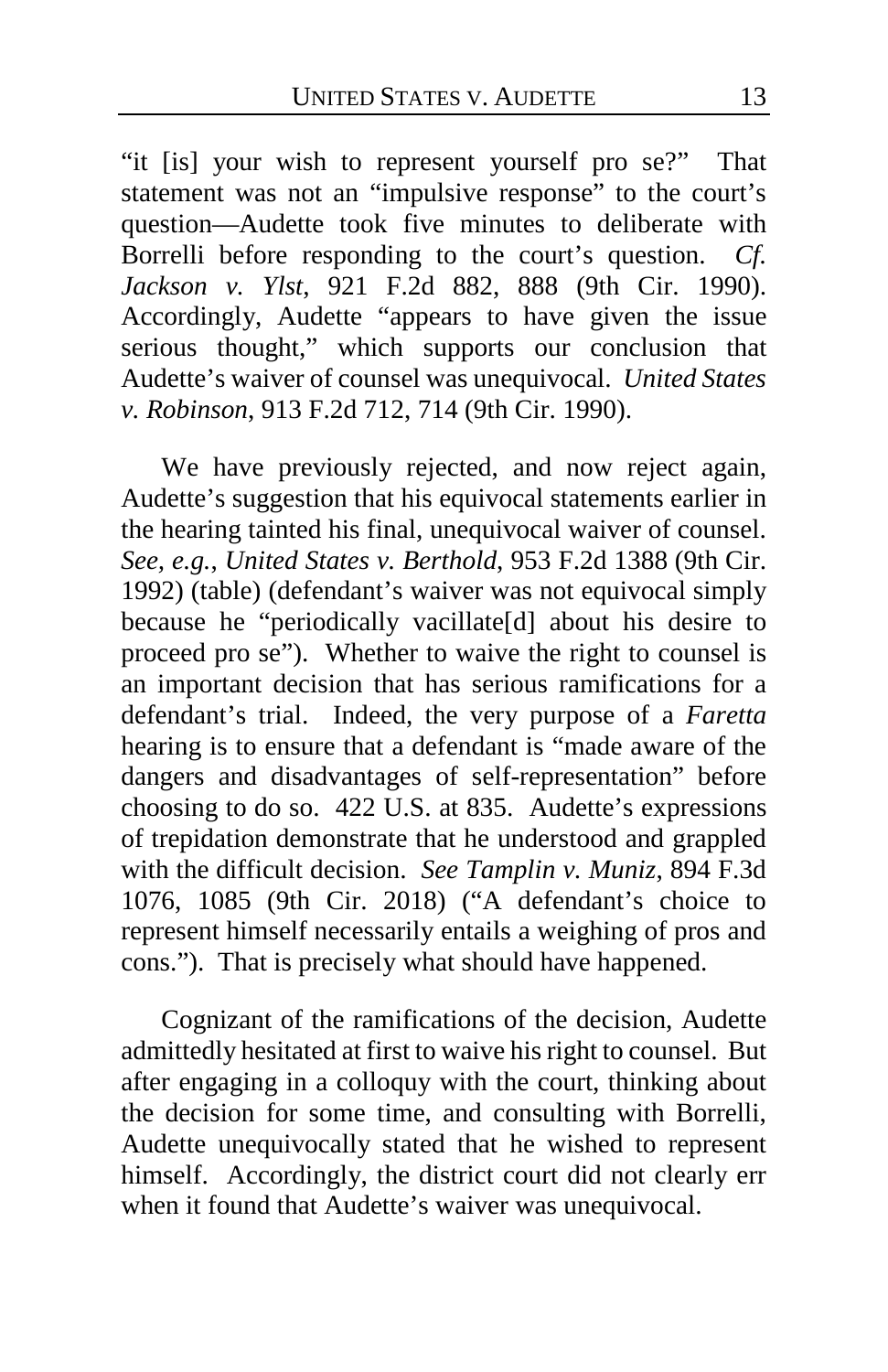#### **B. Knowing and Intelligent**

"Because a defendant who exercises the right to selfrepresentation foregoes the benefits of exercising the right to counsel, 'the accused must "knowingly and intelligently" forego those relinquished benefits.'" *United States v. Gerritsen*, 571 F.3d 1001, 1007 (9th Cir. 2009) (quoting *Faretta*, 422 U.S. at 835). For a defendant's waiver to be knowing and intelligent, the court must make him aware of the nature of the charges against him, the possible penalties he will face, and the dangers and disadvantages of selfrepresentation. *Erskine*, 355 F.3d at 1167. The district court need not, however, "recite a particular script when making [its] inquiry." *Id.* at 1168.

In response to questions from the court, Audette said that he had read the indictment and understood the charges against him. He also stated that he was aware of the maximum penalties for each of the charges. The court warned Audette that if he chose to represent himself, the judge "can't tell you how to try your case or advise you in any way." The court also advised Audette that he "would be better defended by a trained lawyer such as Mr. Borrelli," and "strongly urge[d] [Audette] not to represent [him]self." Despite these warnings, Audette stated that he wished to do so.

Audette nonetheless argues that his waiver was not knowing and intelligent because the court "did not specifically review with Mr. Audette the elements of the offense or the maximum penalties, but instead asked him if he was aware of those facts." But that contention ignores the focus of our analysis, which is whether "a fair reading of the record as a whole" indicates that the defendant "understood the dangers and disadvantages of self-representation." *United States v. Kelm*, 827 F.2d 1319, 1322 (9th Cir. 1987),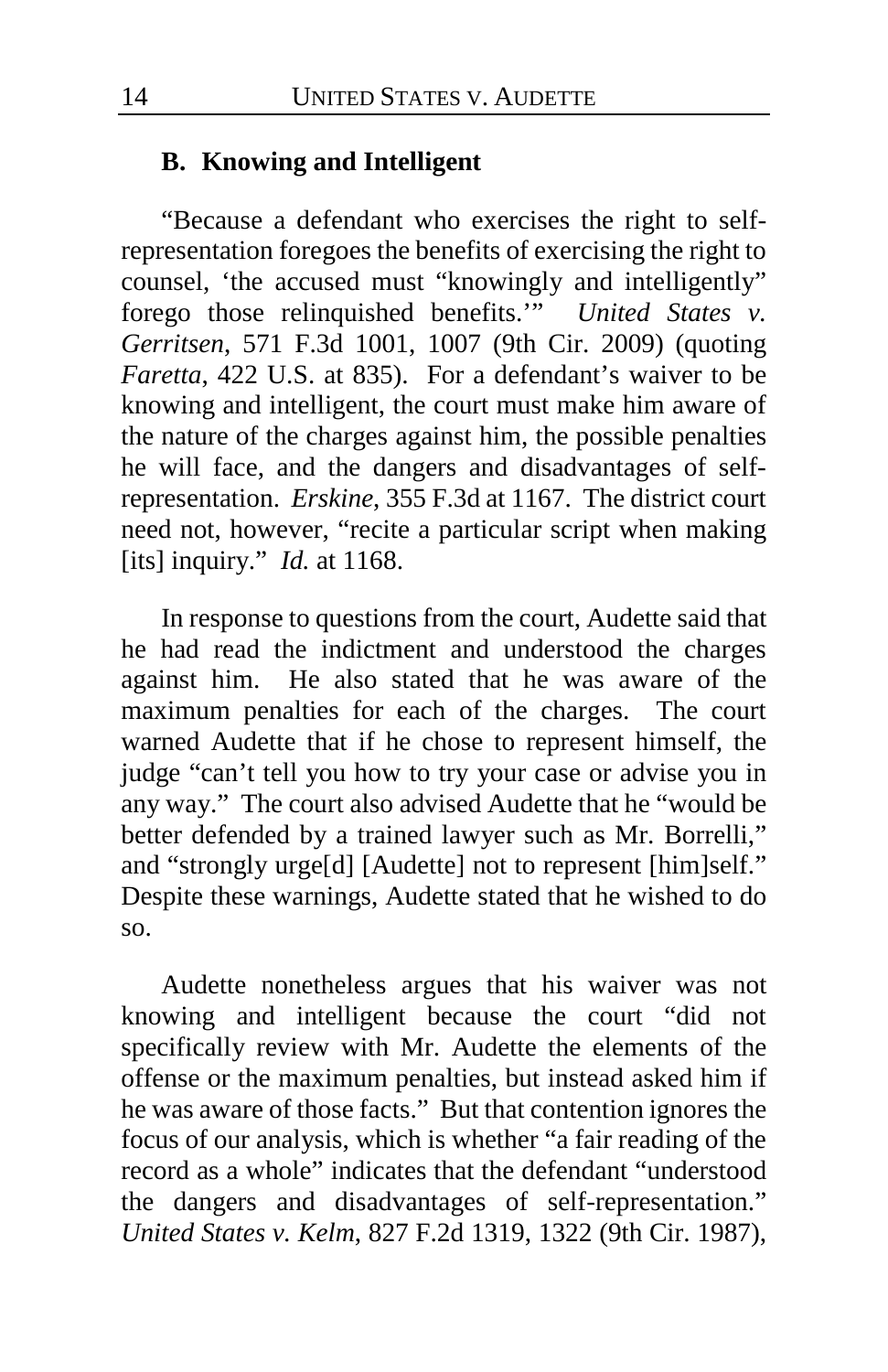*overruled on other grounds by United States v. Heredia*, 483 F.3d 913 (9th Cir. 2007) (en banc); *accord United States v. McConnell*, 749 F.2d 1441, 1451 (10th Cir. 1984) (noting that "it would be absurd . . . to believe that [the defendant] did not make a knowing and intelligent waiver" simply because "[t]he court did not literally inform" him of the charges and penalties and the dangers of self-representation). Here, the exchange between Audette and the court demonstrates that Audette understood those risks.

We also find Audette's reliance on *McCoy v. Louisiana*  unavailing. 138 S. Ct. 1500 (2018). *McCoy*'s upshot is that a criminal defendant has the autonomy to decide the objectives of his defense. *Id.* at 1508. Although a represented defendant surrenders control over tactical decisions, such as which witnesses to call and which arguments to advance, he retains the authority to make decisions such as "whether to plead guilty, waive the right to a jury trial, testify in one's own behalf, and forgo an appeal." *Id.* With these principles in mind, *McCoy* held that the decision of whether to admit guilt remains with the client. *Id.* at 1510–11.

Audette contends that the district court erred under *McCoy* because "there is ample evidence suggesting that Mr. Audette's request for self-representation was based on his desire to assert his innocence and his attorney's refusal to honor that objective." That contention, however, is not supported by the record. At Audette's *Faretta* hearing, Borrelli explained that Audette disagreed with "the arguments that I may make . . . he doesn't like some of them." The disagreement between Audette and Borrelli was not over the objectives of Audette's defense, therefore, but instead over the ways to achieve those objectives. Such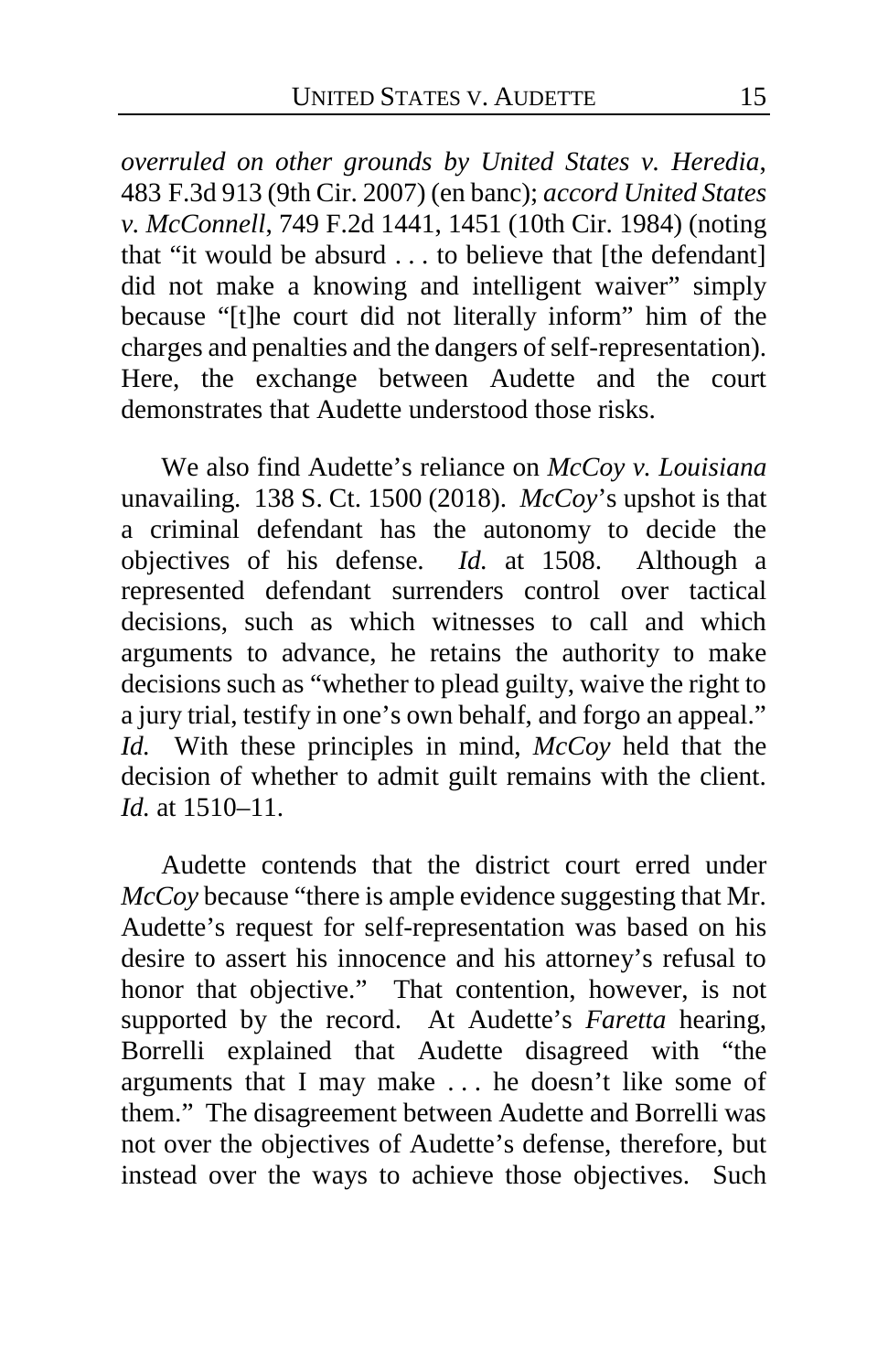tactical decisions are within the attorney's province. *Id.* at 1508.

Audette also points to a motion he filed after the *Faretta* hearing, in which he contended that he was "forced to go pro se" because counsel was "going to use the insanity plea." Had Borrelli presented an insanity defense over Audette's objection, Audette would have a claim of ineffective assistance of counsel. *See United States v. Read*, 918 F.3d 712, 721 (9th Cir. 2019). But Borrelli did no such thing. The only reference in the record to Audette's mental health was at a hearing in November 2014—over a year-and-a-half before Audette's trial—in which Borrelli stated that he thought "mental health [was] an issue" that he was "exploring at the moment." Borrelli did not state that he wished to raise an insanity defense, and the court made clear to Audette that "there's been no clinical diagnosis of anything." Accordingly, *McCoy* and *Read* are not implicated by this case.

The district court did not err in concluding that Audette knowingly and intelligently waived his right to counsel.

# **C. Second** *Faretta* **Hearing**

Having concluded that Audette's waiver of counsel was unequivocal, knowing, and voluntary, we consider whether that waiver was nullified by subsequent events so as to require another *Faretta* hearing. A defendant's waiver remains valid and in effect throughout a criminal proceeding "unless intervening events substantially change the circumstances existing at the time of the initial colloquy." *United States v. Hantzis*, 625 F.3d 575, 580–81 (9th Cir. 2010). A defendant must expressly request appointment of counsel for later proceedings or suggest that his waiver was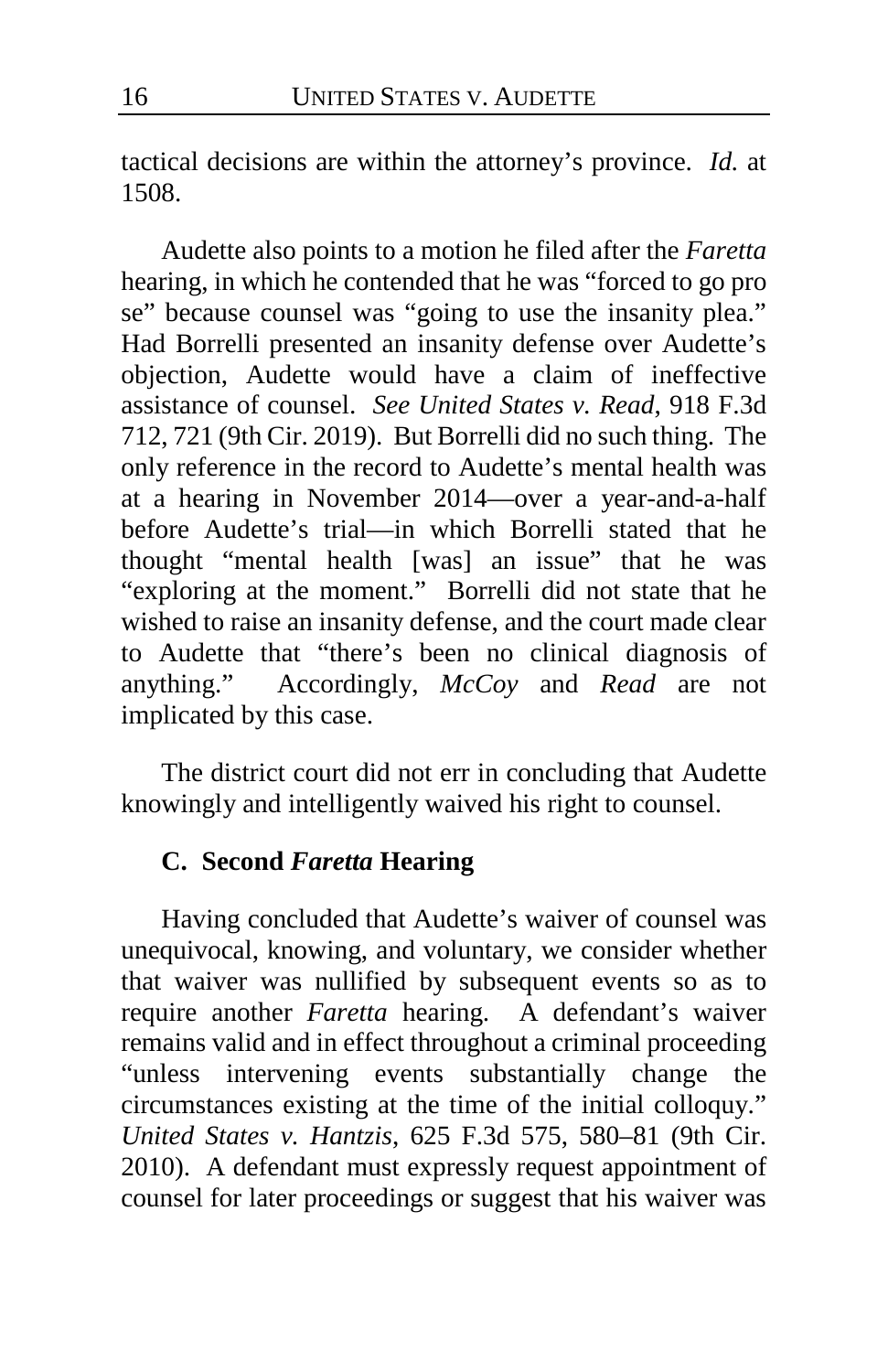limited to a particular stage of the proceedings for his initial waiver to lapse. *Id.* at 581.

Audette argues that his waiver of counsel lapsed when, after his *Faretta* hearing, he filed a motion requesting "a new counsel advisor." In that motion, Audette stated that he had "not had effective counsel from attorney Borrelli" and asked for "a change of counsel, and a new investigator."

That motion, however, does not demonstrate any changes that affected Audette's understanding of the charges or penalties against him. Nor does the motion suggest that Audette erroneously believed that he was still being represented by Borrelli. Rather, Audette acknowledged in his motion that he was "appear[ing] pro se." Properly construed, Audette's motion requested new standby counsel—relief to which he had no right. *See Mendez-Sanchez*, 563 F.3d at 947. Because Audette's request did not entitle him to a new *Faretta* colloquy, the court did not err by failing to conduct a second *Faretta* hearing.

### **II. Competency for Self-Representation**

Audette argues that the district court erred under *Indiana v. Edwards* in concluding that he was competent to represent himself. 554 U.S. 164 (2008). "We review the district court's factual finding that [a defendant was] competent to represent [himself] for clear error." *United States v. Johnson*, 610 F.3d 1138, 1145 (9th Cir. 2010).

In *Edwards*, the Court held that a defendant who is competent to stand trial may nonetheless be incompetent to represent himself at trial. *Id.* at 174–78. Animating *Edwards* was a concern that permitting a defendant to represent himself when he lacked the competency to do so would "undercut[] the most basic of the Constitution's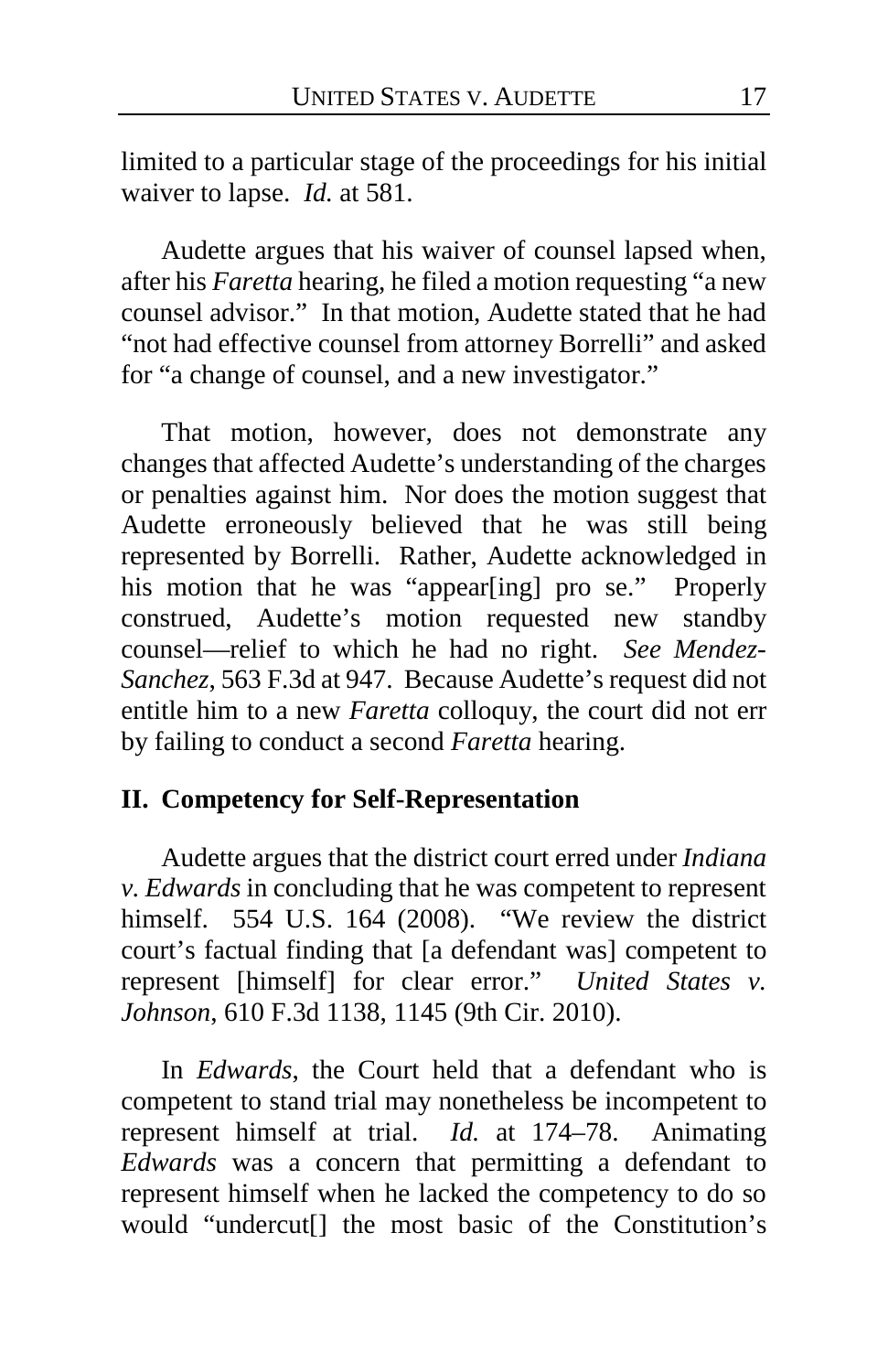criminal law objectives, providing a fair trial." *Id.* at 176– 77. We have interpreted *Edwards* as establishing that "a trial court may insist on representation for a defendant who is competent to stand trial but who is suffering from severe mental illness to the point where he is not competent to perform the more arduous task of representing himself." *Johnson*, 610 F.3d at 1144–45.

For a defendant to fall under the holding of *Edwards*, however, he must be among a narrow class of defendants who "suffer from severe mental illness to the point where they are not competent to conduct trial proceedings by themselves." 554 U.S. at 178. The defendant in *Edwards*, for example, suffered from schizophrenia and delusions, was more than once found incompetent to stand trial, and filed several incoherent written pleadings. *Id.* at 167–69.

Audette contends that he too was at first found incompetent to stand trial, exhibited "Other Specified Personality Disorder (Antisocial and Narcissistic Features)" after he was found competent to stand trial, and engaged in bizarre trial behavior—such as telling the court that he wished to tell the jury about "[him] and President Clinton hiding guns and badges in a toilet while eating egg rolls."

We acknowledge that Audette exhibited unusual behavior and nonconventional trial tactics. We hold, however, that he is distinct from the class of defendants discussed in *Edwards*. In the report finding Audette competent to stand trial, he was found to have "demonstrated adequate rational ability to consider potential legal options at trial, accurately articulating the available pleas," and "expressed a thorough understanding of the specifics of his charges." Audette also presented a zealous defense during trial and at sentencing—the district court commented that his "written work" was "even [] better than some of the lawyers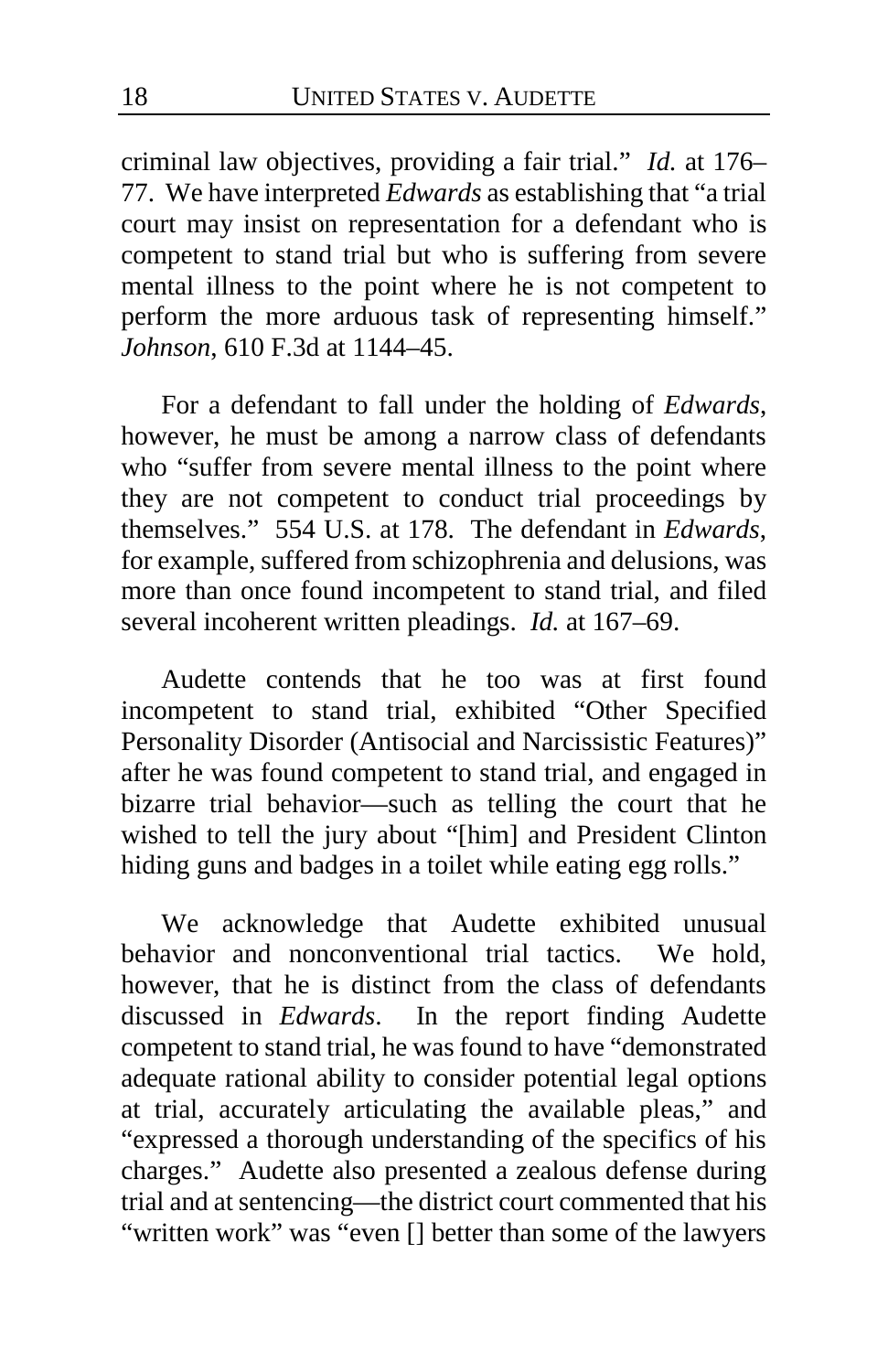I've had a chance to deal with." Audette's behavior, therefore, distinguishes him from the defendant in *United States v. Ferguson*, who we held was incompetent to represent himself when he "did absolutely nothing" at trial and "submitted three nonsensical motions, did not object to the PSR, and did not make any legal arguments" at sentencing. 560 F.3d 1060, 1069 (9th Cir. 2009).

Audette is more analogous to the defendants in *Johnson*, whose *Edwards* claim we rejected. *Johnson*, 610 F.3d at 1143–47. Like those defendants, Audette "gave [an] opening statement[], testified, examined and cross-examined witnesses, ... and delivered [a] closing argument<sup>[]</sup> of significant length." *Id.* at 1146. Audette also understood his right to challenge the jury instructions and waived that right. Throughout the trial, Audette questioned witnesses and presented arguments in support of his defense. That defense failed, but as we held in *Johnson*, Audette "had the right to present [his] unorthodox defenses and argue [his] theories to the bitter end." *Id.* at 1147. The district court did not clearly err by granting Audette the right to represent himself.

# **III. Confrontation Clause**

Audette next argues that the district court violated his Sixth Amendment right to confront the witnesses against him by admitting the testimony of Agent Darryl Hill about statements made to him by Audette's wife and stepdaughter. Because those statements contradicted his defense, Audette argues that he should have had the opportunity to crossexamine his wife and stepdaughter. Audette did not object to the admission of Agent Hill's testimony at trial, so we review for plain error. *See United States v. Blandin*, 435 F.3d 1191, 1195 (9th Cir. 2006).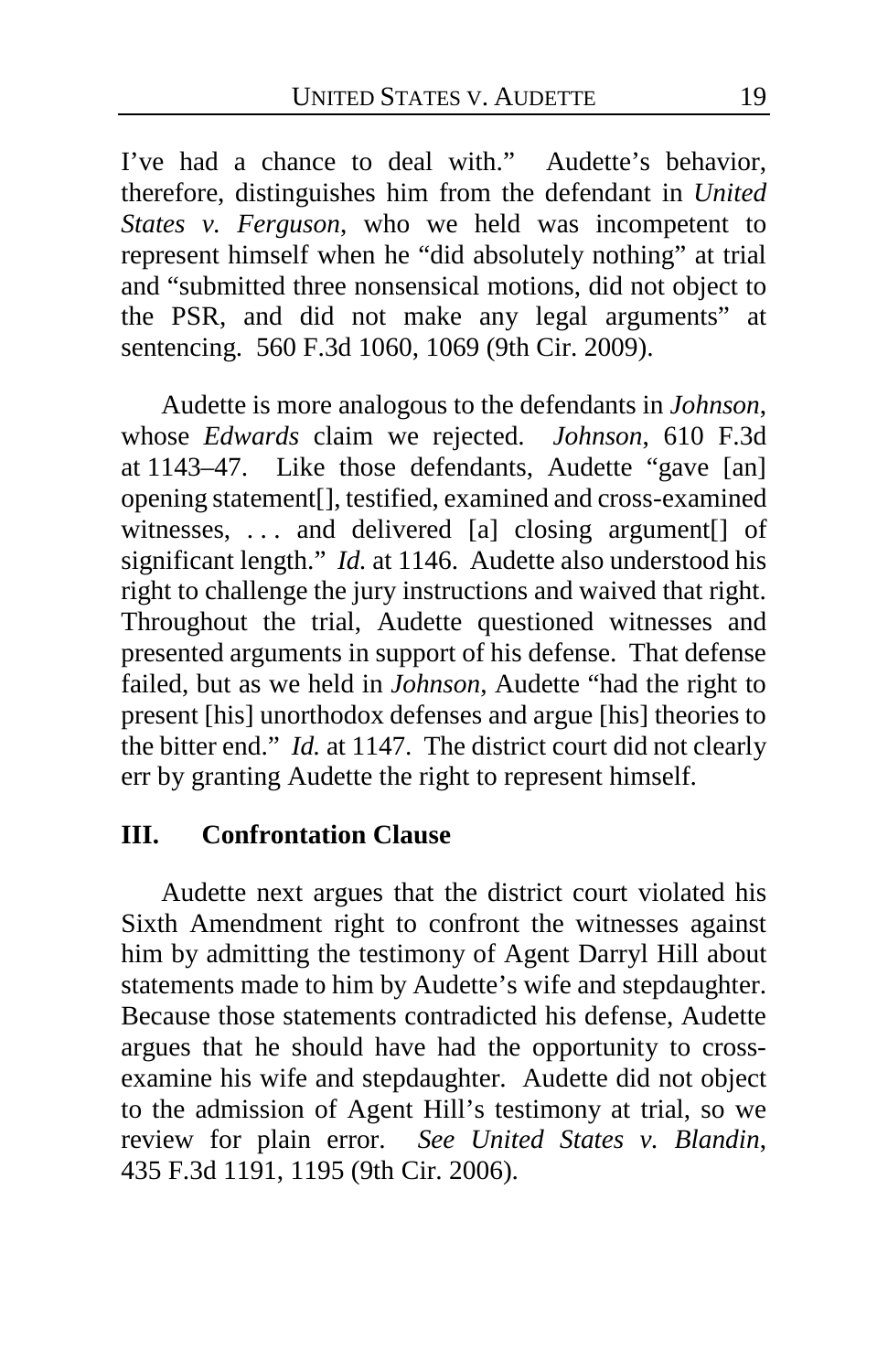The Confrontation Clause "applies only to testimonial *hearsay*, and 'does not bar the use of testimonial statements for purposes other than establishing the truth of the matter asserted.'" *United States v. Wahchumwah*, 710 F.3d 862, 871 (9th Cir. 2013) (quoting *Crawford v. Washington*, 541 U.S. 36, 59 n.9 (2004)). The statements of Audette's wife and stepdaughter were testimonial because they were "taken by [a] police officer[] in the course of interrogations," *Crawford*, 541 U.S. at 52, but they do not appear to have been presented for the truth of the matter asserted. Instead, the government offered Agent Hill's testimony to explain why they focused on Audette—rather than the various CIA and FBI agents who allegedly ordered Audette to borrow money from the victims—as a suspect. If introduced for that purpose, Agent Hill's testimony did not violate Audette's Sixth Amendment rights. *See United States v. Johnson*, 875 F.3d 1265, 1279 (9th Cir. 2017) (no violation of the Confrontation Clause when testimony was introduced "to rebut[] [the defendant's] theory of the case").

Even if Agent Hill's testimony was improper, Audette has not shown that it "affect[ed] [his] substantial rights." *Johnson v. United States*, 520 U.S. 461, 466–67 (1997) (quoting *United States v. Olano*, 507 U.S. 725, 732 (1993)). Significant evidence introduced at trial—including testimony by Audette's victims and his other family members—supported the statements by Audette's wife and stepdaughter. Audette rebutted those statements, and the court instructed the jury that it could "decide which testimony to believe and which testimony not to believe." Even assuming Agent Hill's testimony was inadmissible, therefore, we find that any error was harmless.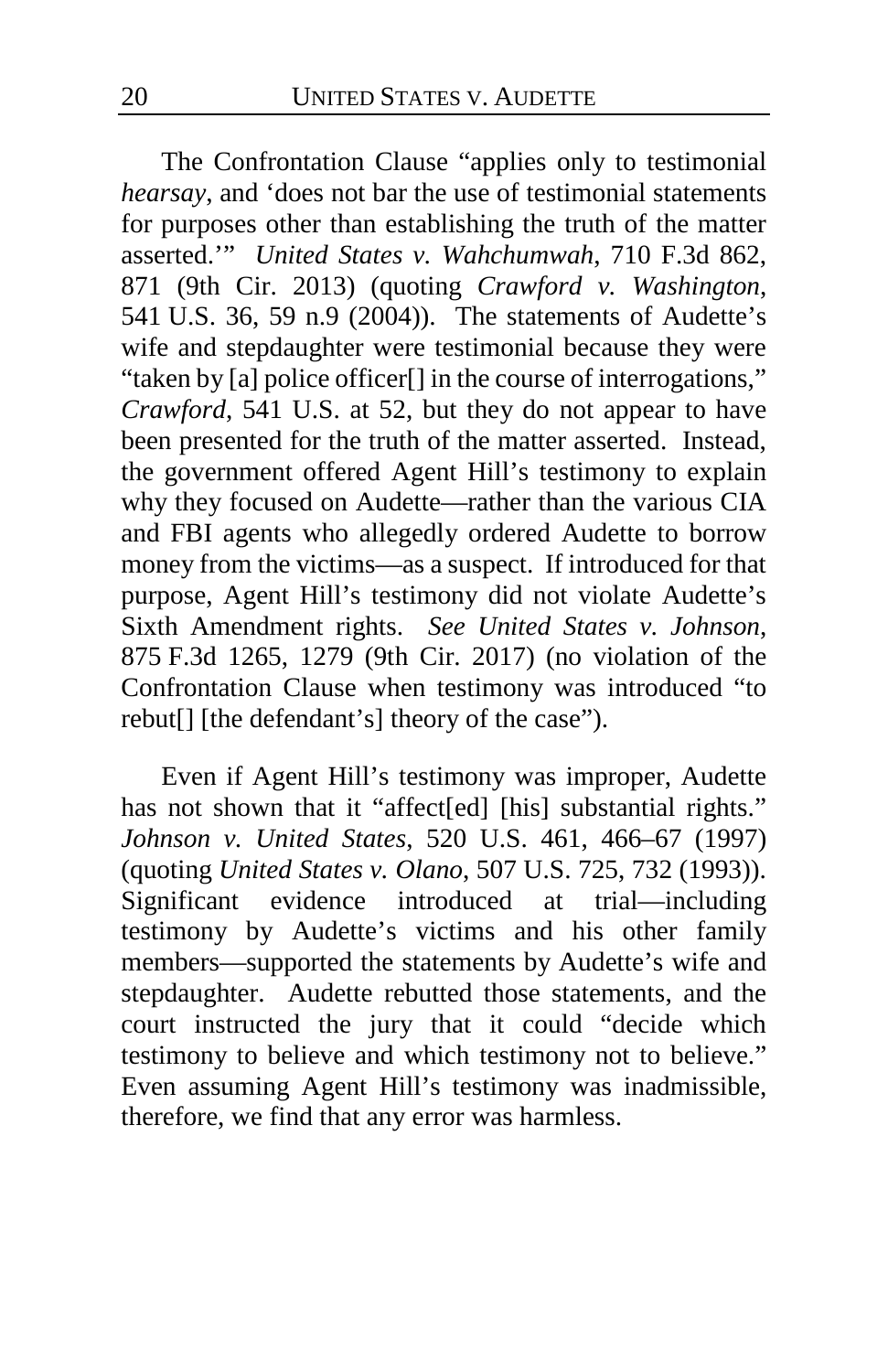# **IV. Evidence to Support Counts 81–90**

Audette argues that the district court erred in denying his motion for judgment of acquittal on Counts 81–90 because insufficient evidence supported his conviction for those counts. The government agrees. Accordingly, we reverse Audette's convictions for those counts and remand to the district court with instructions that it enter a judgment of acquittal on those counts.

#### **V. Prosecutorial Misconduct**

Audette alleges three instances of prosecutorial misconduct during trial. We again review for plain error because Audette did not object to the alleged misconduct at trial. *See United States v. Reyes*, 660 F.3d 454, 461 (9th Cir. 2011).

First, Audette argues it was misconduct for the government to elicit inadmissible hearsay during its examination of Agent Hill. But that contention fails because, as we explain above, Agent Hill's testimony was not offered for the truth of the matter asserted and thus was not hearsay. Moreover, the questions to Agent Hill were not phrased to elicit improper hearsay evidence. Rather than ask Agent Hill to recount what Audette's wife and stepdaughter said to him, the prosecutor asked if their statements were consistent with Audette's version of events. Such a question does not constitute prosecutorial misconduct. *See United States v. Etsitty*, 130 F.3d 420, 424 (9th Cir. 1997) (per curiam), *as amended*, 140 F.3d 1274 (9th Cir. 1997) (no prosecutorial misconduct where "[n]othing in the questioning or the answers given can be construed to reflect an intention by the prosecutor to mislead the jury").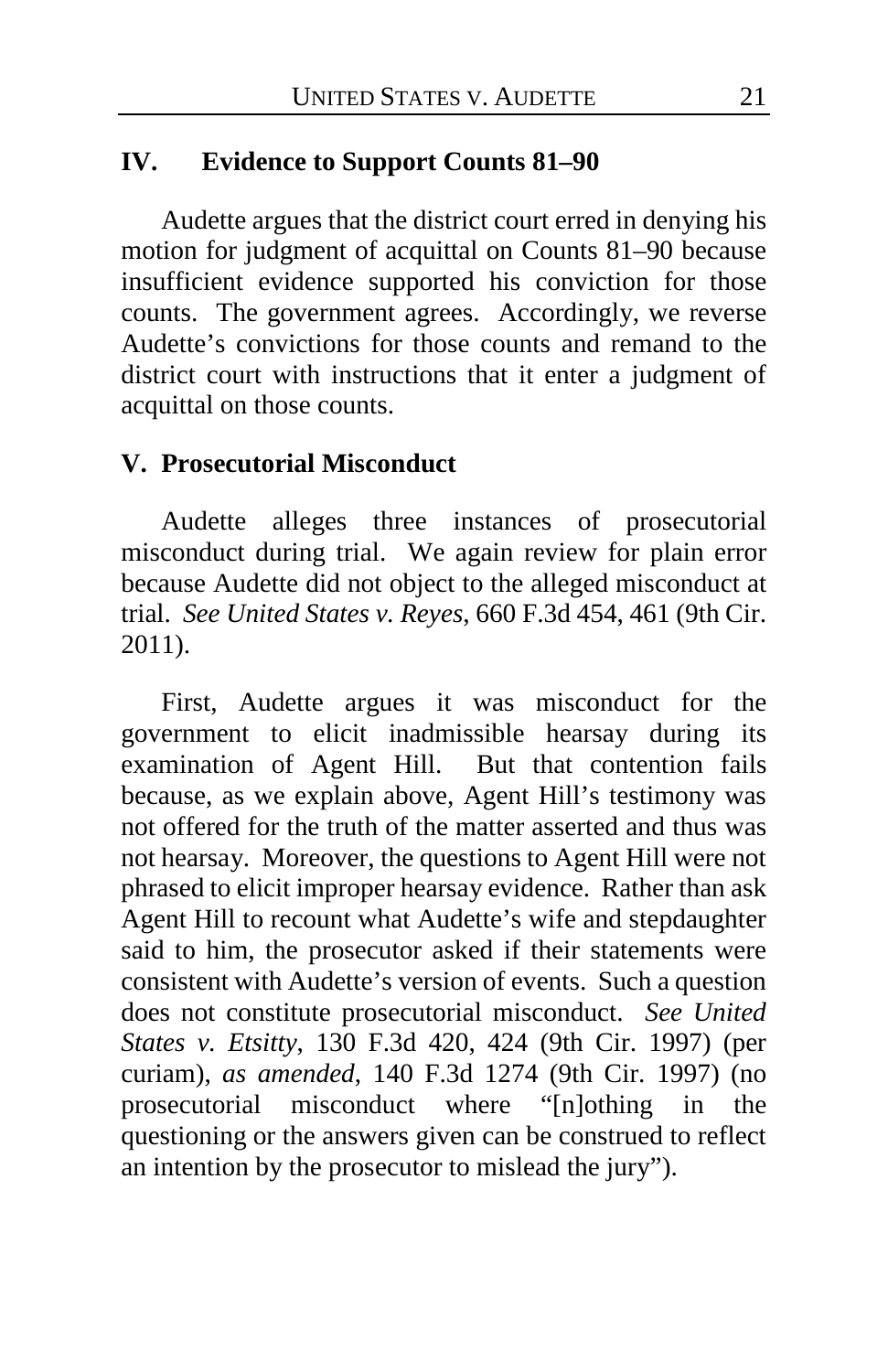Second, Audette argues that, in its closing argument, "the [government] misstated the law and mischaracterized Mr. Audette's defense theory by discussing the absence of a jury instruction on the public authority defense." Audette contends that the government's misstatement led the jury to believe that Audette had unsuccessfully asserted a public authority defense, whereas his actual defense was that he lacked the intent to commit the charged offenses. But the court instructed the jury to "consider only the testimony and exhibits received into evidence" in reaching their verdict, and "what the lawyers have said in their . . . closing arguments . . . is not evidence." That instruction sufficiently minimized any prejudice caused by the government's erroneous statement so as to not warrant reversal on the basis of plain error. *See Drayden v. White*, 232 F.3d 704, 713–14 (9th Cir. 2000).

Third, Audette argues that the government improperly appealed to the fears and passions of the jury during its closing argument. Audette challenges the following statement by the government:

> You see, the defendant had 20 years of success with this story repeating it over and over again, and now he is doing the same to you. He's repeating a story in the desperate hopes that you will somewhere deep inside you think that he might be telling the truth . . . . [Audette] got into these victim's head heads for ten—20 years, where they couldn't get out. Do not let him get into your head. Find this defendant guilty.

Although the government's closing argument may have "appeal[ed] for the jury to act as a conscience of the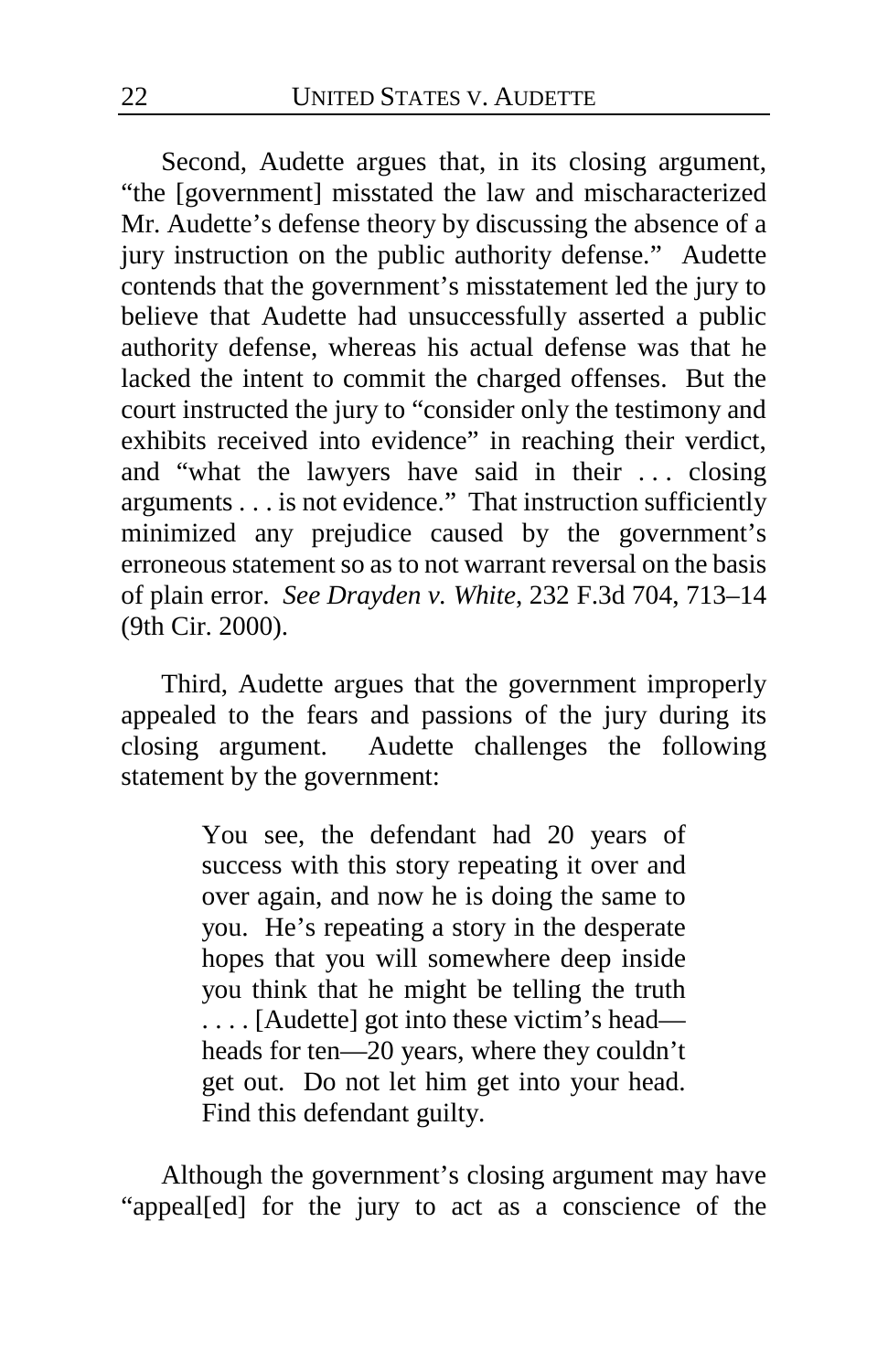community," it did not constitute misconduct because it was not "specifically designed to inflame the jury." *United States v. Lester*, 749 F.2d 1288, 1301 (9th Cir. 1984). The statement above, and the rest of the government's closing argument, reminded the jury of the government's theory of the case: that Audette had committed fraud by fabricating a tall tale to victims for many years. Its closing argument did not "urge jurors to convict [Audette] in order to protect community values, preserve civil order, or deter future lawbreaking"—all of which we have found to be improper. *United States v. Leon-Reyes*, 177 F.3d 816, 822 (9th Cir. 1999). The government's closing argument did not affect Audette's substantial rights, and therefore does not constitute plain error.

# **VI. Failure to Continue the Trial**

Audette argues that the district court erred by not granting him a continuance when his son, whom Audette had subpoenaed, did not arrive at court on the day he was supposed to testify. Had he received a continuance, Audette contends, "it is likely that the parties could have reached an agreement as to alternative arrangements (*e.g.*, telephonic or video testimony) for obtaining testimony from [his son]."

We review the district court's failure to grant a continuance for abuse of discretion "even where, as here, no motion for continuance was made." *United States v. Orlando*, 553 F.3d 1235, 1237 (9th Cir. 2009). A court does not abuse its discretion unless the denial of a continuance was "arbitrary or unreasonable." *United States v. Wills*, 88 F.3d 704, 711 (9th Cir. 1996). "[M]ost critical" to that determination is whether Audette was harmed. *United States v. Mejia*, 69 F.3d 309, 316 (9th Cir. 1995).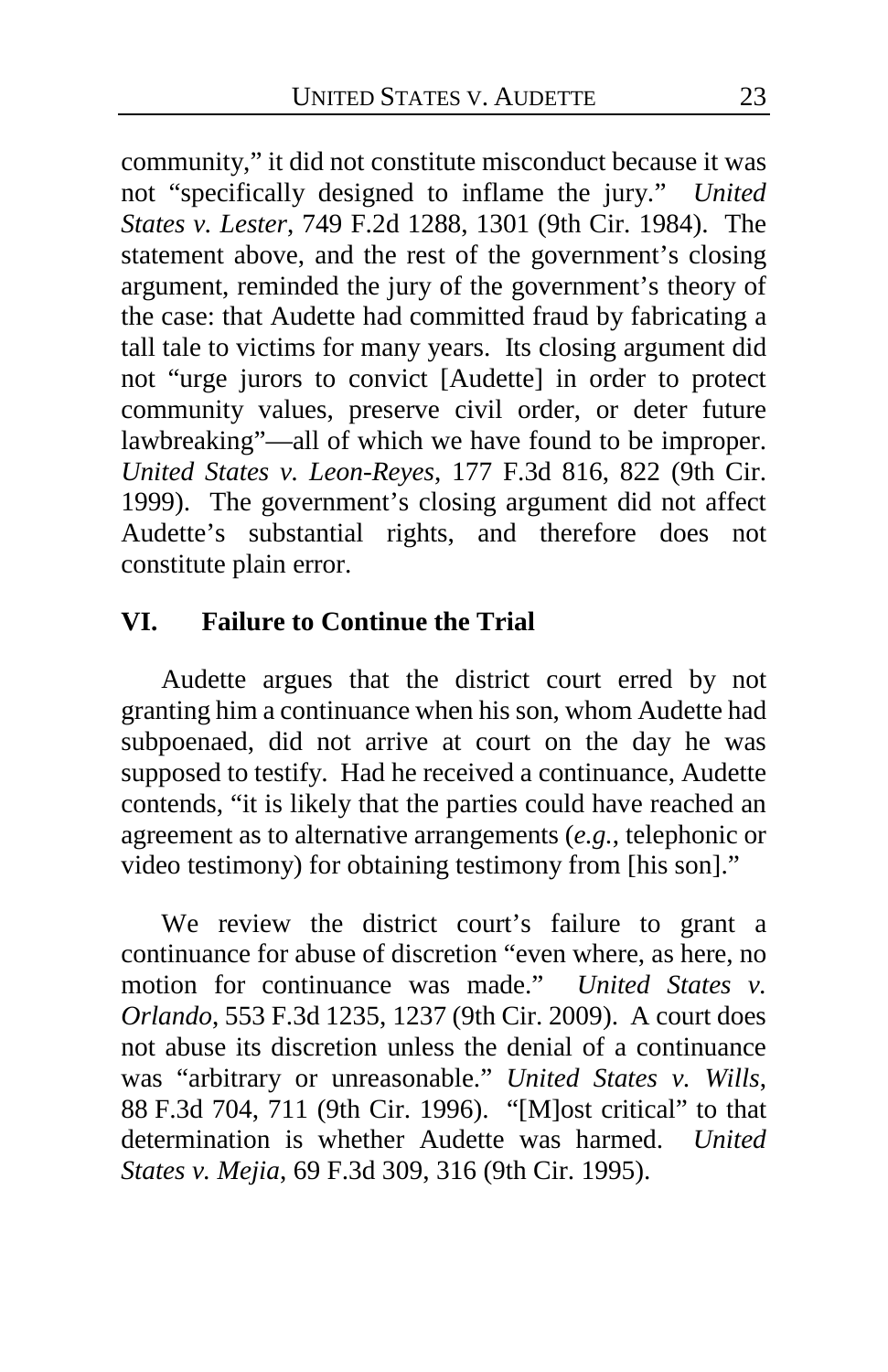Audette argues that the lack of a continuance prejudiced him. But the record demonstrates that his son's testimony was a relatively small piece of the evidence Audette offered in support of his defense. Accordingly, Audette fails to show that the court's failure to grant a continuance sua sponte prevented him from presenting a defense.

This case is distinct from *United States v. Pope*, in which we held that the district court abused its discretion by denying the defendant a continuance. 841 F.2d 954, 958 (9th Cir. 1988). There, the lack of a continuance prevented the defendant from introducing "the only testimony that could plausibly have helped him." *Id.*; *see also United States v. 2.61 Acres of Land*, 791 F.2d 666, 671 (9th Cir. 1985) (finding prejudice where denial of continuance prevented defendant from introducing any evidence on its behalf); *Armant v. Marquez*, 772 F.2d 552, 557 (9th Cir. 1985) (finding prejudice where denial of continuance deprived defendant of the opportunity to prepare a defense).

Not so here. Audette himself testified for over four hours. He then subpoenaed three witnesses whom he claimed would support his defense that he borrowed money under orders from federal officials. Two of those witnesses—Audette's sister and his stepdaughter—testified on his behalf. Audette referred to that evidence during his closing argument when making his final case to the jury. The lack of a continuance, therefore, did not prevent Audette from presenting his case to the jury.

We also note that Audette failed to request a continuance despite being given several opportunities to do so. When the district court continued the trial to allow Audette's witnesses to be subpoenaed, it stated that it "want[ed] to make sure [Audette had] everything [he] needs to adequately defend [himself]." The next week, when Audette learned that his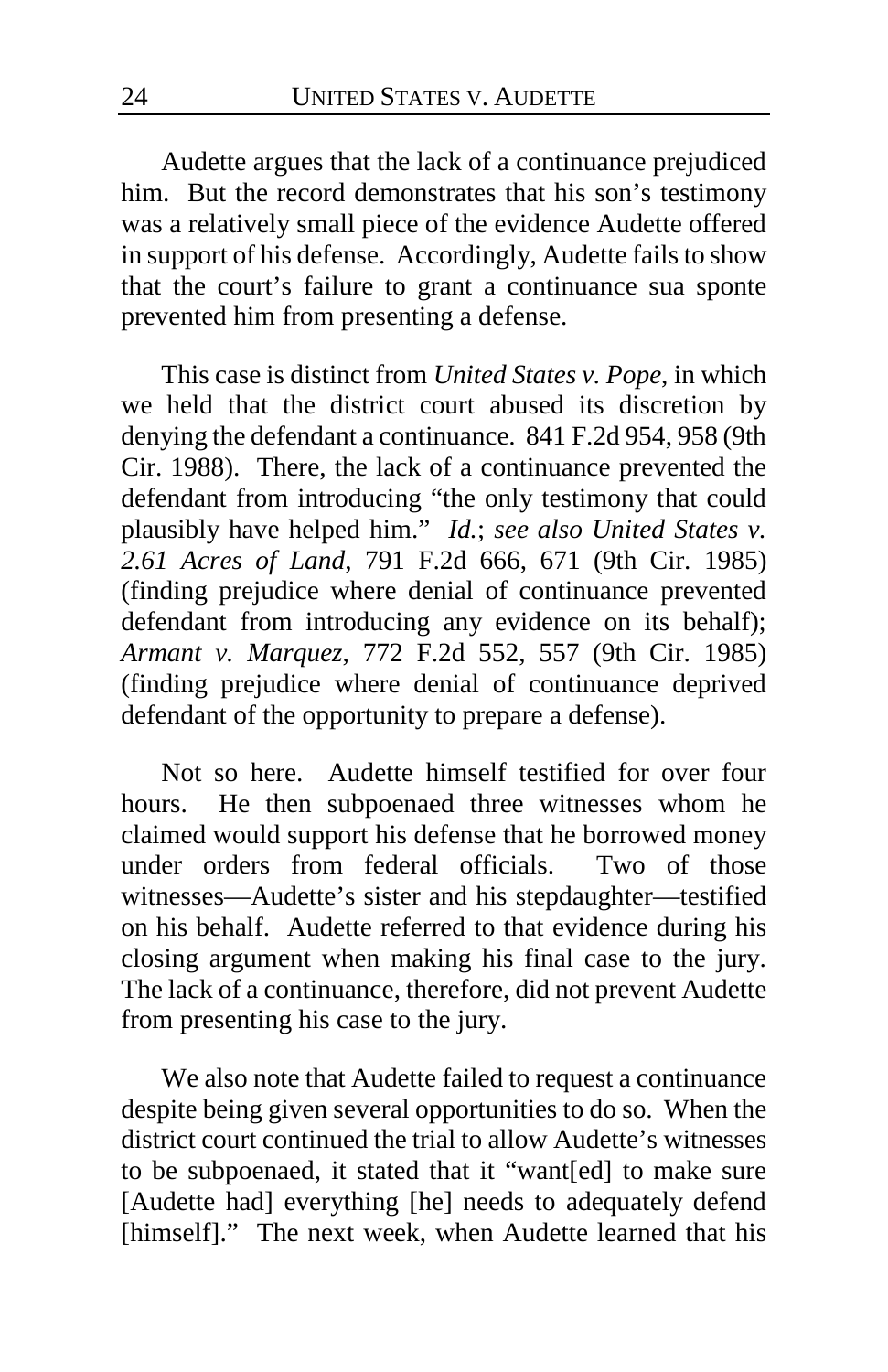son had not come to the courthouse, neither he nor his standby counsel asked the court to continue the case. After Audette's sister and stepdaughter testified, the court asked Audette to call his next witness. After a thirty-second discussion with Borrelli, Audette told the court that he rested his case.

We acknowledge that the district court could have granted him a continuance sua sponte. "But could is not should," *M. K. ex rel. Barlowe K. v. Prestige Acad. Charter Sch.*, 751 F. App'x 204, 207 (3d Cir. 2018), so we cannot conclude that the court abused its discretion by failing to grant Audette a continuance that he did not ask for. Indeed, the district court exercised its discretion to help Audette present his defense by continuing the trial for four days, and stated that it would give Audette "whatever time [he] need[ed]." When one of Audette's witnesses didn't show, the ball was in his court. Rather than ask for more time, Audette proceeded to call two witnesses and rest his case. Perhaps he no longer thought his son's testimony would help his case. Or maybe he thought his son's testimony was no longer necessary because the government had failed to satisfy its burden of proof. No matter the reason, we conclude that the district court did not abuse its discretion by not continuing Audette's case.

### **VII. Cumulative Error**

Audette argues that even if the district court's individual errors do not warrant reversal, the cumulative effective of three errors—the admission of statements by Audette's wife and stepdaughter in violation of the Confrontation Clause, prosecutorial misconduct, and the district court's failure to grant a continuance—sufficiently prejudiced Audette to warrant reversal.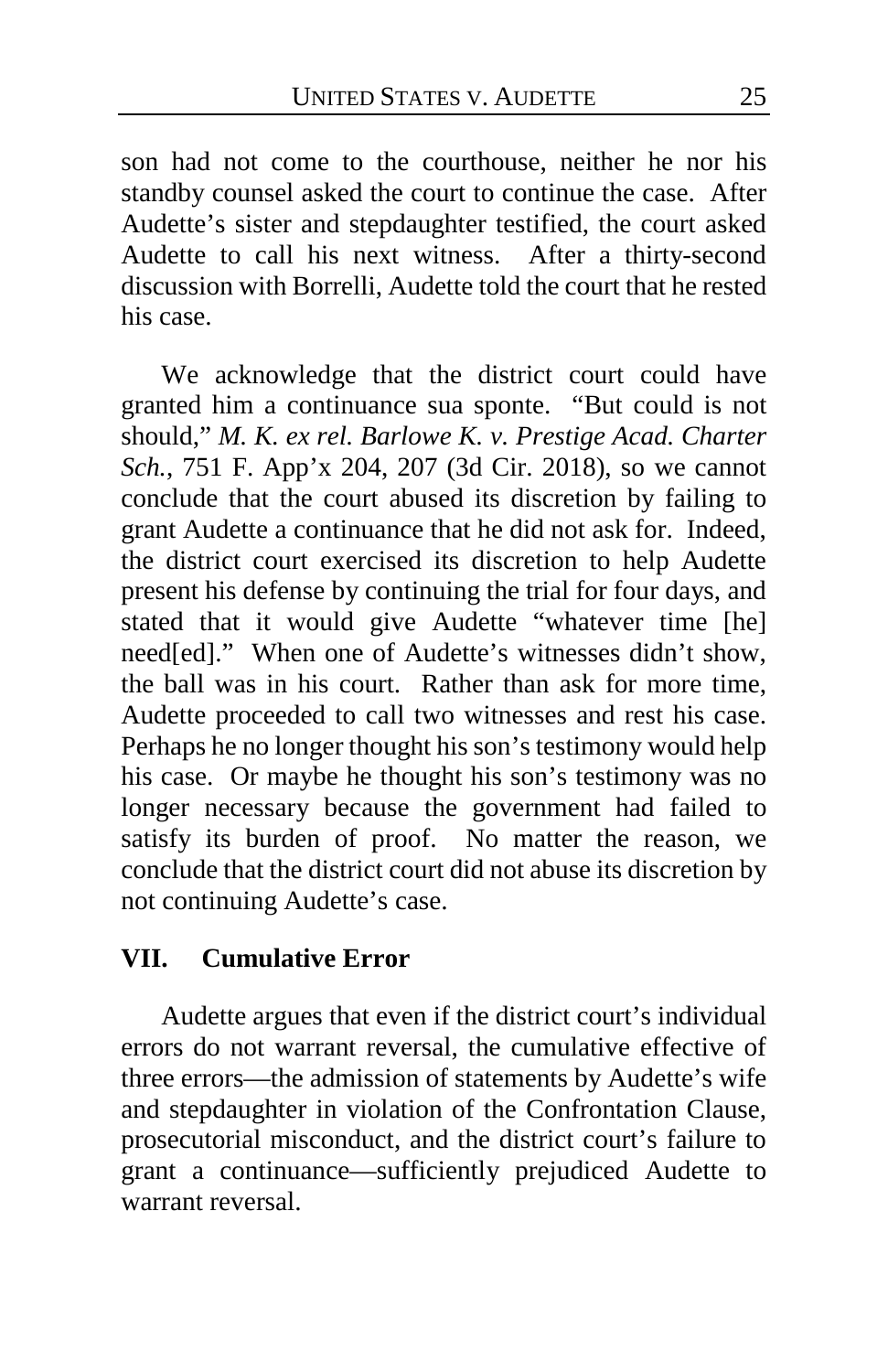We reject that argument because Audette has not demonstrated that the district court committed any error. *See Rupe v. Wood*, 93 F.3d 1434, 1445 (9th Cir. 1996) (finding "no reason to reverse for cumulative error" where the district court did not err). Even if the district court's admission of Agent Hill's testimony violated the Confrontation Clause, that harmless error does not support a finding of cumulative error. *See McDonald v. Castro*, 92 F. App'x 447, 451 (9th Cir. 2004) ("Because [the defendant] has proven only a single, harmless error, he cannot demonstrate cumulative error amounting to a constitutional violation.").

#### **VIII. Motions for Mistrial**

Audette argues that the district court erred in denying what Audette styled "motions for mistrial," which he filed after his conviction, because it applied the wrong legal standard. He contends that the court applied a heightened standard of review by erroneously construing the motions as motions for judgment of acquittal under Federal Rule of Criminal Procedure 29, rather than a more lenient standard of review that would have applied had the court construed the motions as motions for a new trial under Rule 33.

In its order denying Audette's motions, the district court stated that, despite previously being told to do so, Audette failed to "state the grounds on which [his motion] is based and the relief . . . sought." *See* Fed. R. Crim. P. 47(b) ("A motion must state the grounds on which it is based and the relief or order sought."). Audette fails to identify any precedent, and we are aware of none, that requires a court to construe a defendant's post-trial motion as requesting relief that the motion itself does not request. Audette points only to the general principle that "pro se pleadings are construed liberally." A liberal construction, however, does not require the district court to play psychic.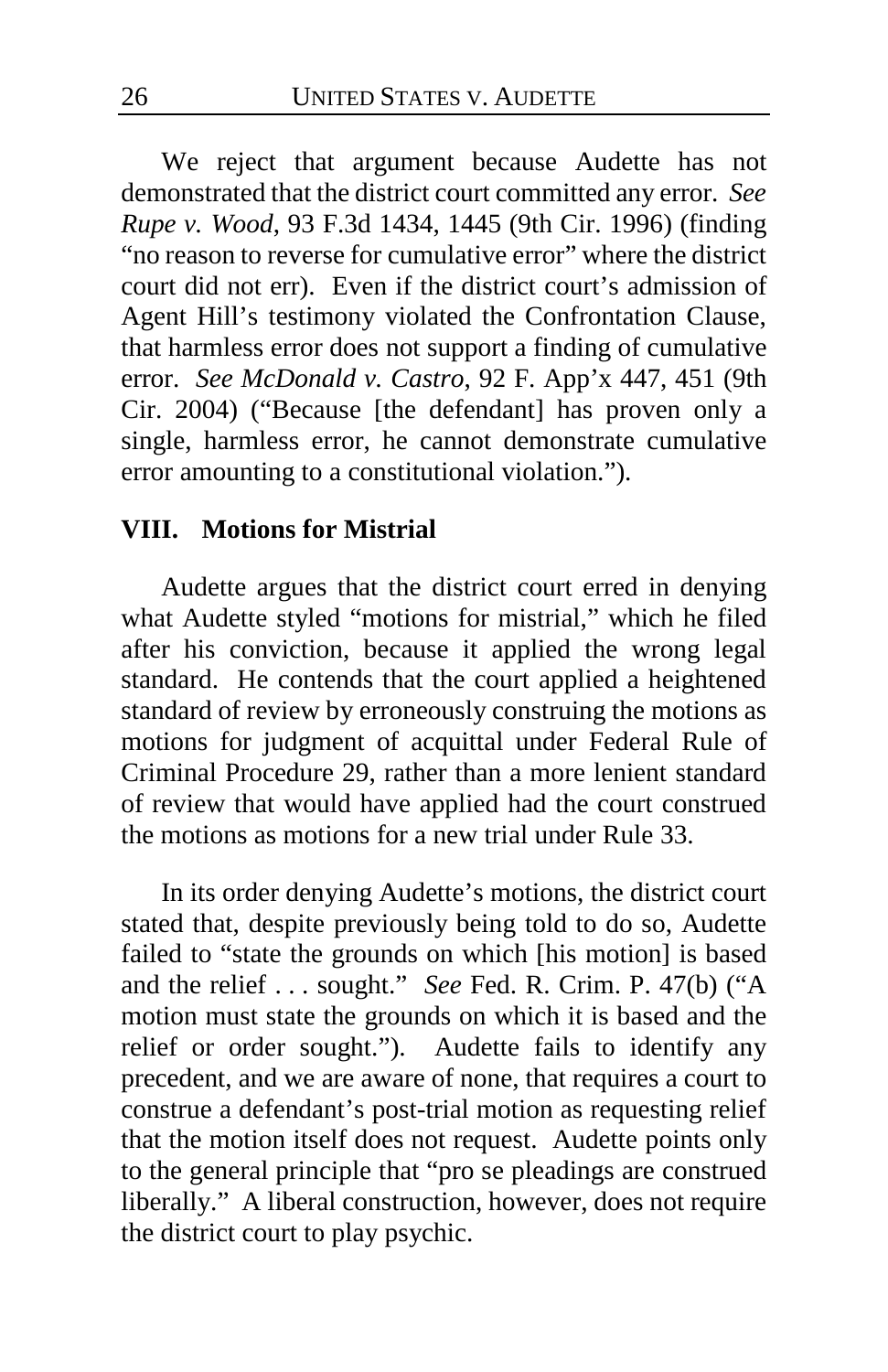Because Audette filed motions for mistrial, we review for abuse of discretion. *See United States v. Nelson*, 137 F.3d 1094, 1106 (9th Cir. 1998). Audette does not argue that the court abused its discretion in denying his post-trial motions, and we cannot conclude with "a definite and firm conviction that the court below committed a clear error of judgment." *United States v. English*, 92 F.3d 909, 912 (9th Cir. 1996). The district court analyzed each of Audette's contentions for mistrial—that certain witnesses did not testify, that Audette received ineffective assistance of counsel, and bias of the district court judge—and found that they did not warrant a mistrial. Accordingly, we hold that the district court did not err by declining to construe Audette's motions for mistrial as motions for a new trial, and did not abuse its discretion when it denied the motions.

### **IX. Sentencing Errors**

We need not address Audette's arguments about his sentence. Having concluded that insufficient evidence supported Audette's convictions for counts 81–90, we remand for resentencing on an open record. *See United States v. Matthews*, 278 F.3d 880, 885 (9th Cir. 2002) (en banc). On remand, the district court is free to consider any matters relevant to sentencing, including those not raised at the first sentencing hearing. *See United States v. Caterino*, 29 F.3d 1390, 1394 (9th Cir. 1994) ("The general rule is that a district court on remand may take any matter into account and may hear any evidence relevant to sentencing."), *overruled on other grounds by Witte v. United States*, 515 U.S. 389 (1995).

#### **CONCLUSION**

"[T]he Constitution guarantees criminal defendants 'a meaningful opportunity to present a complete defense,'"